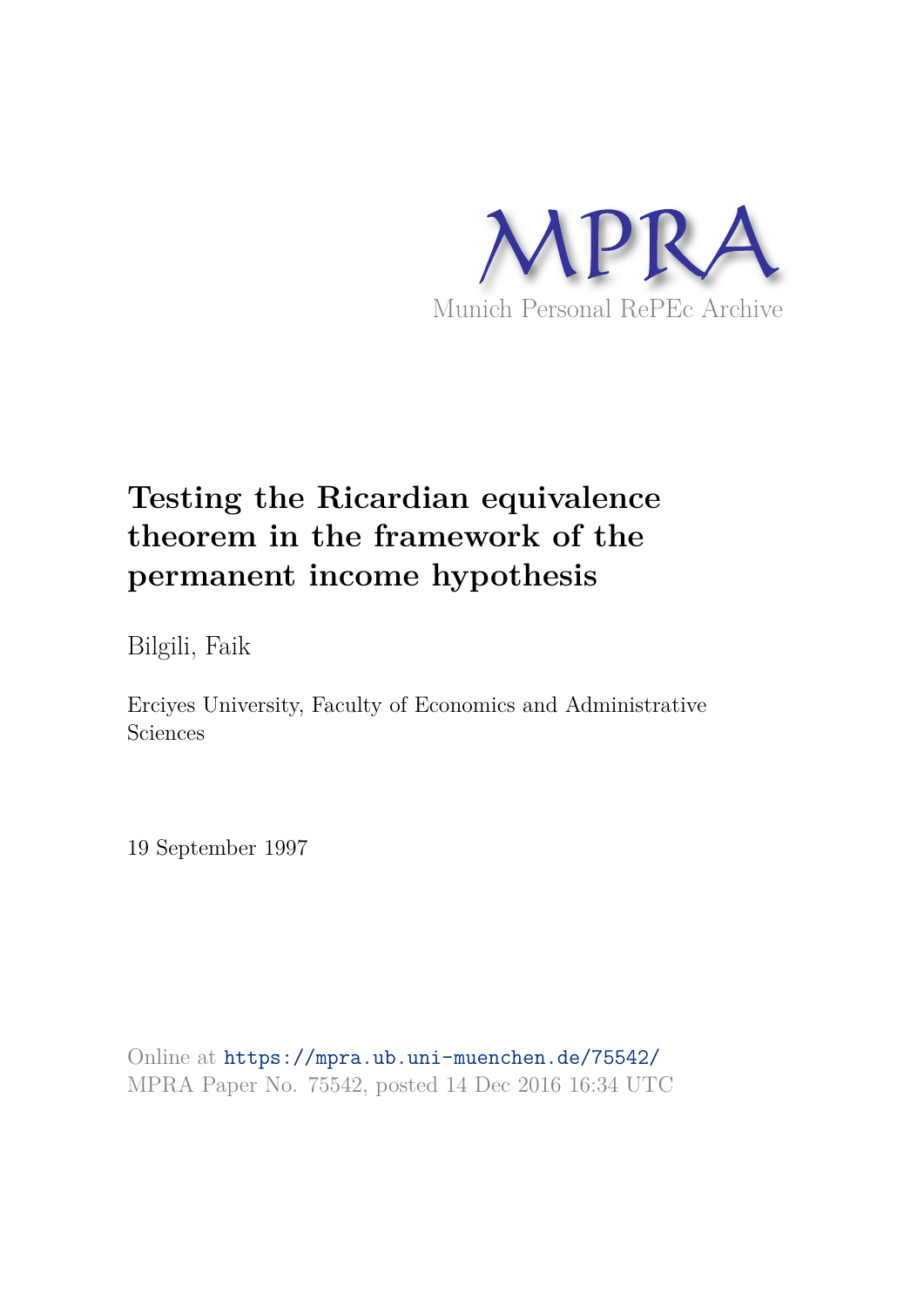# **TESTING THE RICARDIAN EQUIVALENCE THEOREM IN THE FRAMEWORK OF THE PERMANENT INCOME HYPOTHESIS**

Faik Bilgili

### **Abstract**

According to Ricardian Equivalence Theorem (RET), today's consumption decisions would be independent of some fiscal variables such as lump sum taxes, government debt outstanding or the budget deficit given that government expenditures are fixed. The Permanent Income Hypothesis (PIH) consumption function also implies that change in consumption cannot be forecast by the change in lag(s) of any variable including the change in those fiscal variables. Thus, the test of RET is a nested test of the PIH. After unit root tests and cointegration tests were conducted, the test of the RET were run by using a system in which coefficients of consumption, income, taxes and debt variables were determined in two steps. Among twenty countries that were chosen based on data availability, the result of this paper is that the RET holds in all countries and that the PIH holds in majority of the countries. The failure of the PIH occurs in developing countries.

**Keywords:** Ricardian Equivalence, Permanent Income Hypothesis, Rational Expectations, Intertemporal Utility Function, Sensitivity, Unit Root, Cointegration,

### **I. INTRODUCTION**

 $\overline{a}$ 

The Ricardian Equivalence Theorem (RET) states that the shifts between bond financing and taxation have no effect on the allocation of resources between private consumption and investment, given that government expenditures and population growth are fixed.

The purpose of this study is to test the RET using the Permanent Income Hypothesis (PIH) consumption function that allows us to measure the effect, if any, of income, taxes,

 Presented at **METU- ERC**, **International Conference in Economics I**, "F27 Macroeconometric Studies I" METU, September 19,1997

Assistant Professor, Erciyes University Faculty of Economics and Administrative Sciences, Department of Economics, 38039 Kayseri/Turkey. e-mail: fbilgili@erciyes.edu.tr.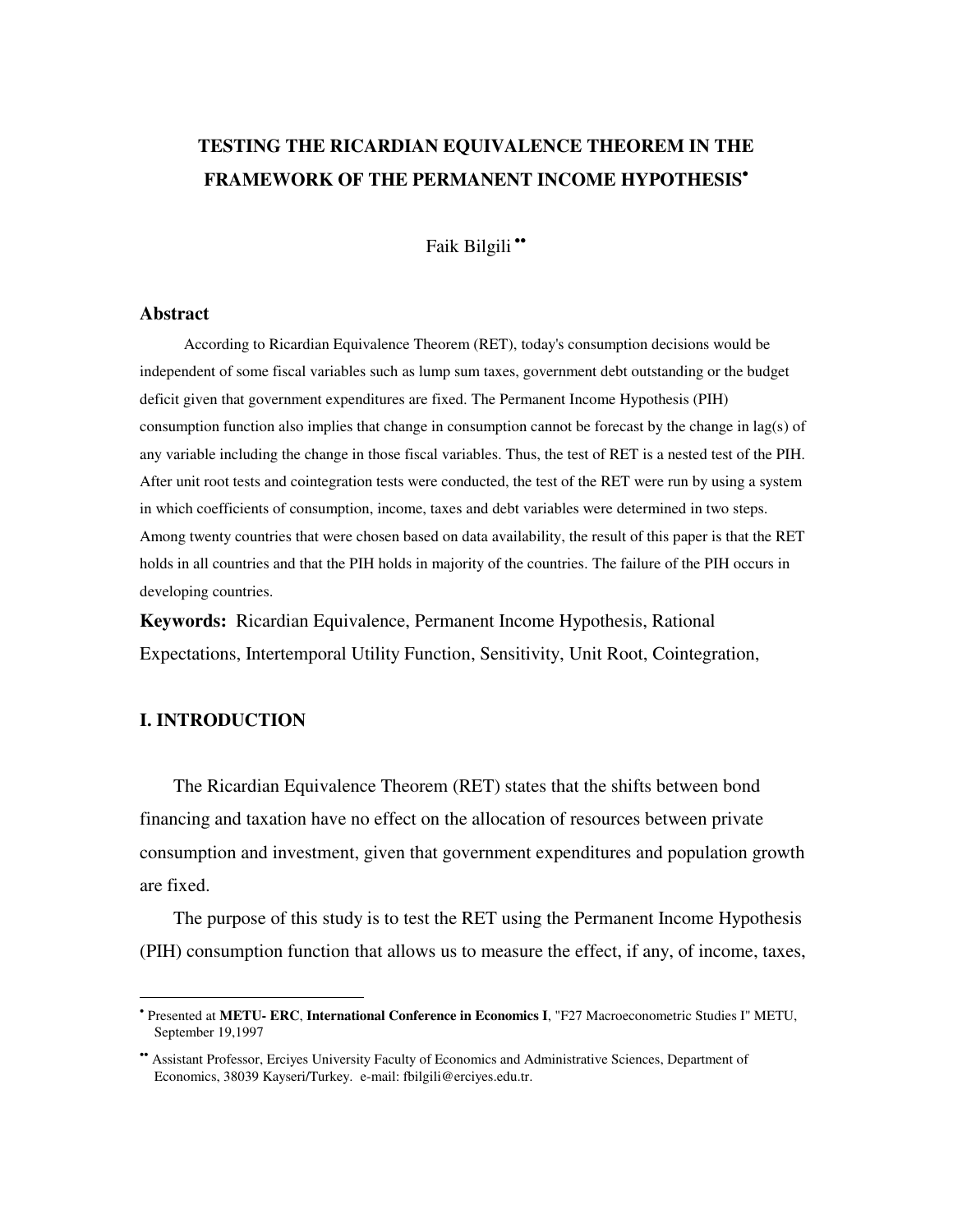debt (or deficit) on the level of private consumption. According to the PIH, lagged and currently predicted values of income, tax and debt with zero innovations do not jointly have any effect on consumption behavior with given government expenditures.

The plan of this study is as follows. Section II derives a consumption function consistent with the Permanent Income Hypothesis (PIH) and explains the implications of the PIH for RET. The PIH states that consumption should not respond to predicted values of income, taxes and debt but should respond only to the innovations of current values of these variables. If, however, consumption responds to the predictable movements in variables in which innovations are zero, this would represent excess sensitivity of consumption. The excess sensitivity of consumption to taxes, government debt outstanding or deficit would be a measure of the failure of the RET as well as of the PIH. Section III presents an econometric method of testing the excess sensitivity of consumption to income, tax and debt. In section IV, before the testing of excess sensitivity of consumption to income, tax and debt, in order to avoid biased estimation results, unit root and cointegration tests are presented for the variables of twenty countries. The variables were found nonstationary but cointegrated; therefore, it sufficed to regress the variables in their levels rather than in differences in the VAR system.

 Empirical evidence on the excess sensitivity of consumption to income, tax and debt for twenty countries gives the conclusion that income, tax and debt jointly have some effect on consumption mostly in developing countries, whereas tax and debt jointly do not have an effect in all countries.

## **II. THE PERMANENT INCOME HYPOTHESIS CONSUMPTION FUNCTION WITH RATIONAL EXPECTATIONS.**

 Intertemporal utility function of an infinitely-lived consumer with rational expectations is

$$
U(t) = E \sum_{i=0}^{\infty} u \Big( C_{t+i} \Big) \Big( 1 + \rho \Big)^{-i} \tag{1}
$$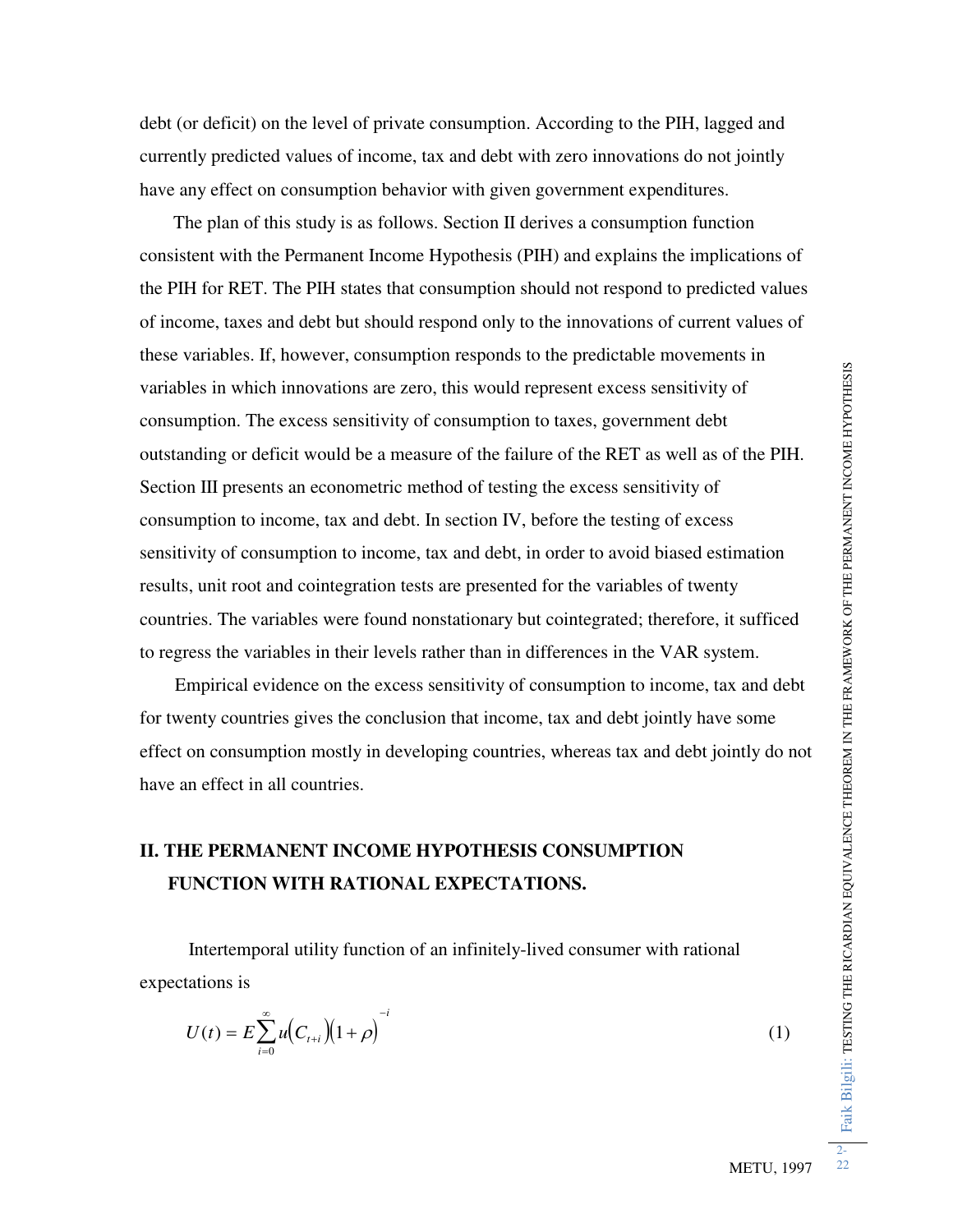where  $U(t)$  is total utility and  $C_t$  is per capita consumption,  $i = 0, 1, 2, \ldots, \infty$ .  $E_t$  denotes the expectations operator conditional on information available at time *t*.

The utility function, u, satisfies the usual concavity conditions, with  $u'$ ,  $\theta$ ,  $u''$ ,  $\theta$ and  $\rho$  is the discount rate;  $0 \langle \rho \langle \infty \rangle$ . The right hand side of the eq. (1) is the expectation of the discounted value of total consumption, conditional on information available at time *t*. The budget constraint is,

$$
W_{t+1} = (1+r) (W_t + Y_t - T_t - C_t)
$$
\n(2)

$$
W_t = K_t + B_t \tag{3}
$$

where *r* is real interest rate, *W* is wealth, *Y* is labor income, T is taxes, *K* is capital and *B* is bonds. The transversality conditions for the optimization problem are

$$
\lim_{i \to \infty} E_t \left[ K_{t+i} (1+r)^{-i} \right] = 0 \tag{4}
$$

$$
\lim_{i \to \infty} E_t \Big[ B_{t+i} (1+r)^{-i} \Big] = 0 \tag{5}
$$

Taking into account these conditions, wealth evaluation becomes,

$$
W_{t} = \sum_{i=0}^{\infty} (1+r)^{-i} E[C_{t+i} + T_{t+i} - Y_{t+i}].
$$
 (6)

The consumer budget constraint then becomes

$$
\sum_{i=0}^{\infty} R^{-i} E(C_{t+i}) = K_t + B_t + \sum_{i=0}^{\infty} R^{-i} E(Y_{t+i}) - \sum_{i=0}^{\infty} R^{-i} E(T_{t+i})
$$
(7)

where  $R = 1+r$  is the gross interest rate. Maximization of eq.(1) subject to eq.(7) by lagrangian gives the Euler equation;

$$
L = U(t) + \lambda \left[ K_t + B_t + E_t \sum_{i=0}^{\infty} R^{-i} \left( Y_{t+i} - T_{t+i} \right) - E_t \sum_{i=0}^{\infty} R^{-i} C_{t+i} \right],
$$
 (8)

$$
E[u'(C_{t+i})] = \lambda \left(\frac{R}{\delta}\right)^{-i},\tag{9}
$$

where  $\delta = (1 + \rho)$  is the discount rate. Therefore, the time path or change in consumption depends on  $r$  and  $\rho$ . Eq. (9) implies that expected marginal utility of consumption at any time is constant. And if  $r = \rho$ , then

$$
u'(C_t) = E_t[u'(C_{t+1})].
$$
\n(10)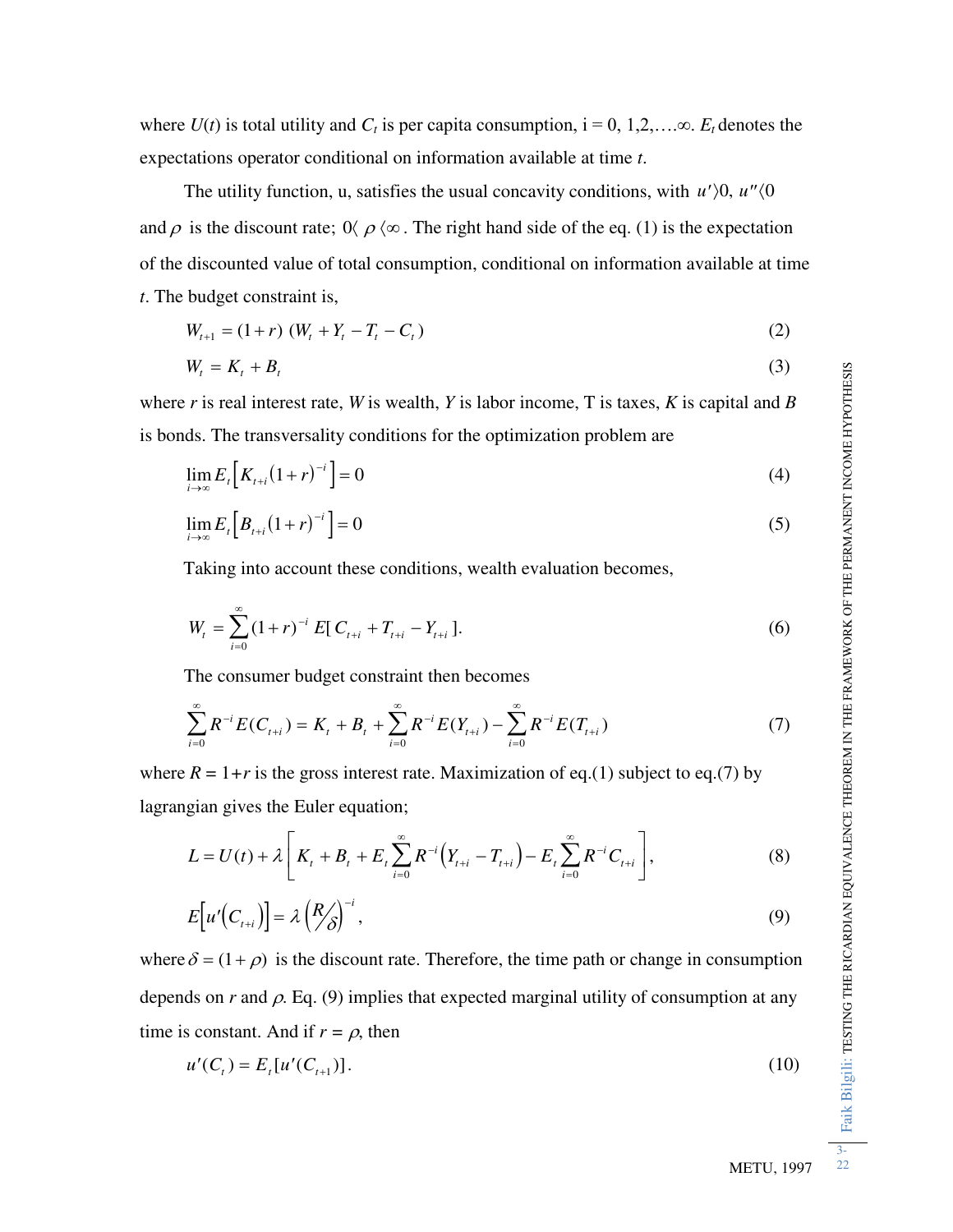Inserting certainty equivalence behavior,  $^1 C_t = E_t[C_{t+1}]$ , from eq.(10) into budget constraint in eq.(7), one can obtain the consumption function given in eq.(11)

$$
C_{t} = \frac{r}{R} \left[ K_{t} + \sum_{i=0}^{\infty} R^{-i} E_{t} \left( Y_{t+i} \right) \right] + \frac{r}{R} \left[ B_{t} - \sum_{i=0}^{\infty} R^{-i} E \left( T_{t+i} \right) \right] + u_{t}, \qquad (11)
$$

where  $rR^{-1}$  is the annuity value. Therefore  $C_t$  is proportional to permanent income that is equal to annuity values of the capital stock at time *t* and expected discounted present value of future labor income, plus annuity value of the bond stock at time *t*, less the annuity value of expected discounted present value of taxes. If there is no transitory consumption, the disturbance term  $u_t$  will be zero. The first term on the right hand side of eq. (11) is Flavin's definition of permanent income that is equal to the annuity value of net worth. Net worth is equal to the sum of real wealth and the present discounted value of current and future labor income.<sup>2</sup> In eq.(11) the permanent income is equal to the sum of the first term explained above, plus the annuity value of bonds at time *t* and the expected present discounted values of current and future taxes. Eq. (11) can be used to evaluate the RET within the PIH.

The consumption function in eq.(11) at  $t+1$  is

$$
C_{t+1} = rR^{-1} \left[ R(K_t + B_t + Y_t - T_t - C_t) + \sum_{i=0}^{\infty} R^{-i} E_{t+1} (Y_{t+i+1}) - \sum_{i=0}^{\infty} R^{-i} E_{t+1} (T_{t+i+1}) \right] + u_{t+1}
$$
(12)

Multiplying consumption at time t by R, and rearranging this, yields

$$
RC_{t} = r(K_{t} + B_{t}) + r(Y_{t} - T_{t}) + r\left[\sum_{i=0}^{\infty} R^{-(i+1)} E_{t}(Y_{t+i+1})\right] + Ru_{t},
$$
\n
$$
-\sum_{i=0}^{\infty} R^{-(i+1)} E_{t}(T_{t+i+1}) + Ru_{t},
$$
\n(13)

Subtraction of (13) from (12) yields

$$
\Delta C_{t+1} = rR^{-1} \sum_{i=0}^{\infty} R^{-i} \Big( E_{t+1} - E_t \Big) \Big( Y_{t+i+1} - T_{t+i+1} \Big) + \eta_{t+1} \,, \tag{14}
$$

where the error term  $\eta_{t+1} = u_{t+1} - Ru_t$ . If expectations are rational (meaning that  $(E_{t+1} - E_t)(Y_{t+i+1} - T_{t+i+1}) = 0$ , then as the PIH implies, changes in income, taxes,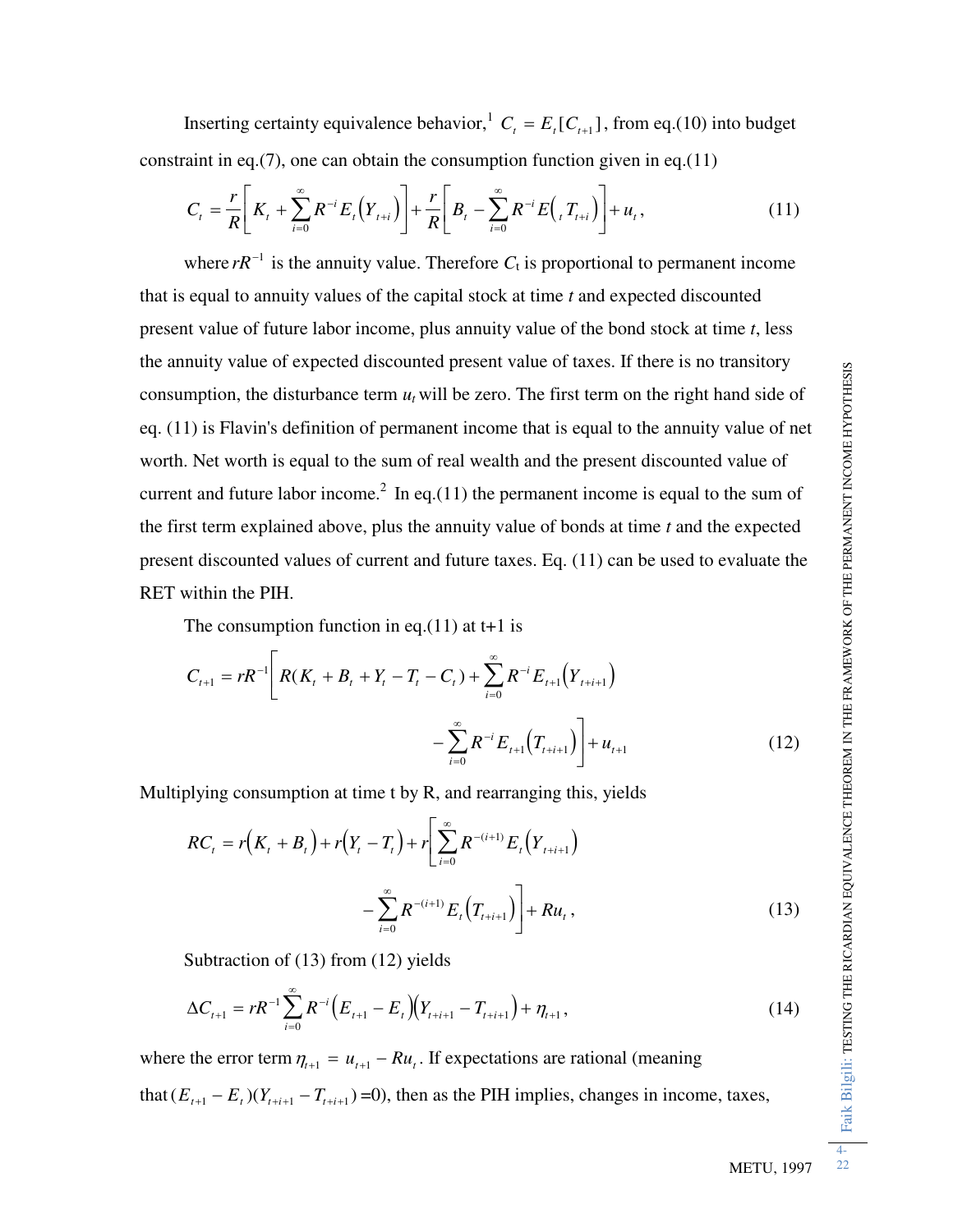capital stock and holdings of government bonds will not affect the changes in consumption given that government expenditures are fixed. In eq. (14) consumption responds to the revisions in future income and taxes. If consumption changes by more than revisions in permanent income caused by innovations in current income and taxes, this amount will stand for the "excess sensitivity" of consumption to changes in income and taxes. Excess sensitivity can be tested by seeing whether consumption responds to even predictable changes in income and taxes.

### **III. THE ECONOMETRIC METHOD**

 Considering the VAR system below, we can define the effects of innovations on future values of these variables as impulse response functions or dynamic multipliers. For simplicity, assuming it is a first order VAR system,

$$
\mathbf{x}_{t} = \mathbf{k} + \mathbf{\Phi}_{1}\mathbf{x}_{t-1} + \mathbf{e}_{t}
$$
 (15)

where  $\mathbf{x}_t$  is an  $n \times 1$  vector containing each of n variables included in the system.

**k** is an  $n \times 1$  vector of intercept terms.

 $\Phi_1$  are n  $\times$  n matrices of coefficients, i = 1,2..,p; and

 $e_t$  is an  $n \times 1$  vector of error terms (unanticipated component of the series).

By iterating eq.(19) backward to obtain

 $\mathbf{x}_0 = \mathbf{k} + \mathbf{\Phi}_1 \mathbf{x}_{-1} + \mathbf{e}_0$ 

$$
\mathbf{x}_1 = \mathbf{k} + \mathbf{\Phi}_1 \mathbf{x}_0 + \mathbf{e}_1
$$

 $X_2 = k + \Phi_1 X_1 + e_2$ 

................. .................

 $X_t = k + \Phi_1 X_{t-1} + e_{t}$ .

We can calculate the  $\mathbf{x}_t$  recursively as follows,

$$
\mathbf{x}_t = \mathbf{k} + \mathbf{\Phi}_1(\mathbf{k} + \mathbf{\Phi}_1 \mathbf{x}_{t-2} + \mathbf{e}_{t-1}) + \mathbf{e}_{t.}
$$

$$
\mathbf{x}_{t} = (\mathbf{I} + \mathbf{\Phi}_{1}) \mathbf{k} + {\mathbf{\Phi}_{1}}^{2} \mathbf{x}_{t-2} + \mathbf{\Phi}_{1} \mathbf{e}_{t-1} + \mathbf{e}_{t}
$$

And after n iterations,

$$
\mathbf{x}_{t} = (\mathbf{I} + \mathbf{\Phi}_{1} + \dots + \mathbf{\Phi}_{1}^{n}) \mathbf{k} + \sum_{i=0}^{n} \mathbf{\Phi}_{1}^{i} \mathbf{e}_{t-i} + \mathbf{\Phi}_{1}^{n+1} \mathbf{x}_{t-n-1}
$$
(16)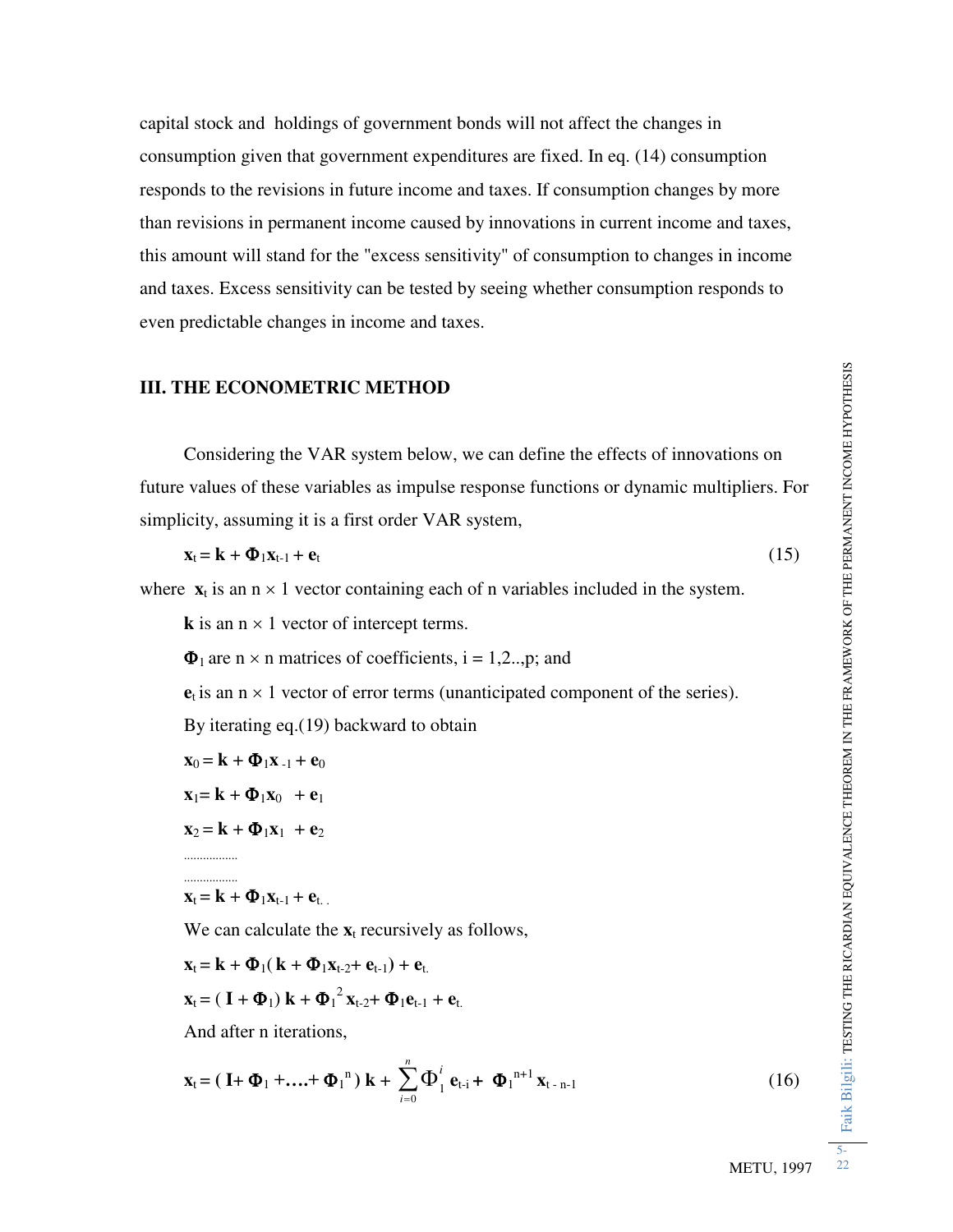Convergence requires that as n goes to infinity  $\Phi_1^{\text{n}}$  will vanish. Stationarity requires that the characteristic roots, or eigenvalues of  $\Phi_1$  lie within the unit circle. Assuming the stationarity condition is met, the solution for  $\mathbf{x}_t$  is,

$$
\mathbf{x}_{t} = \boldsymbol{\mu} + \sum_{i=0}^{n} \boldsymbol{\Phi}_{1}^{i} \boldsymbol{e}_{t-i}
$$
 (17)

Eq.(17) is moving average representation of eq.(15). Writing eq.(15) and eq.(17) in matrix form, we obtain (15)' and (17)'.

$$
\begin{bmatrix} Y_t \\ T_t \\ B_t \end{bmatrix} = \begin{bmatrix} k_1 \\ k_2 \\ k_3 \end{bmatrix} + \begin{bmatrix} p_{11} & p_{12} & p_{13} \\ p_{21} & p_{22} & p_{23} \\ p_{31} & p_{32} & p_{33} \end{bmatrix} \begin{bmatrix} Y_{t-1} \\ T_{t-1} \\ B_{t-1} \end{bmatrix} + \begin{bmatrix} \varepsilon_{1,t} \\ \varepsilon_{2,t} \\ \varepsilon_{3,t} \end{bmatrix}
$$
 (15)'

$$
\begin{bmatrix} Y_t \\ T_t \\ B_t \end{bmatrix} = \begin{bmatrix} \overline{Y} \\ \overline{T} \\ \overline{B} \end{bmatrix} + \sum_{i=0}^{\infty} \begin{bmatrix} p_{11} & p_{12} & p_{13} \\ p_{21} & p_{22} & p_{23} \\ p_{31} & p_{32} & p_{33} \end{bmatrix} \begin{bmatrix} \varepsilon_{1,t-i} \\ \varepsilon_{2,t-i} \\ \varepsilon_{3,t-i} \end{bmatrix}
$$
(17)

where  $Y_t$  is income,  $T_t$  is tax revenue and  $B_t$  is the bonds held by the individual at time t.  $\overline{Y}$ ,  $\overline{T}$ ,  $\overline{B}$  stand for the means of  $Y_t$ ,  $T_t$  and  $B_t$ , respectively.  $p_{kj}^i$  is the coefficient of k th equation, j th variable at time i in the VAR system. The coefficients  $p_{kj}^{i}$  can be used to generate the effects of  $\varepsilon_{1,t-i}$ ,  $\varepsilon_{2,t-i}$ ,  $\varepsilon_{3,t-i}$  on  $\{Y_t\}$ ,  $\{T_t\}$  and  $\{B_t\}$  sequences.

$$
\frac{\partial Y_t}{\partial \varepsilon_{1,t}} = p_{11}
$$
 is the instantaneous effect of one unit change in  $\varepsilon_{1,t}$  on  $Y_t$ .  

$$
\frac{\partial Y_{t+i}}{\partial \varepsilon_{1,t}} = p_{11}^i
$$
 is the effect of one unit change in  $\varepsilon_{1,t}$  on  $Y_{t+i}$ . It is also referred to as the

impulse-response function or dynamic multiplier. The cumulative effect of one unit change in  $\varepsilon$ <sub>1,*t*</sub> on  $Y_t$  through time is given by,

$$
\sum_{i=0}^{\infty} \frac{\partial Y_{t+i}}{\partial \varepsilon_{1,t}} = \sum_{i=0}^{\infty} p_{11}^i.
$$
 (18)

And the present value of this cumulative effect is

$$
\sum_{i=0}^{\infty} R^{-i} \Big[ p_{11}^i \Big] = \frac{1}{1 - R^{-1} p_{11}}, \text{ provided that } \Big| R^{-1} p_{11} \Big| \langle 0,
$$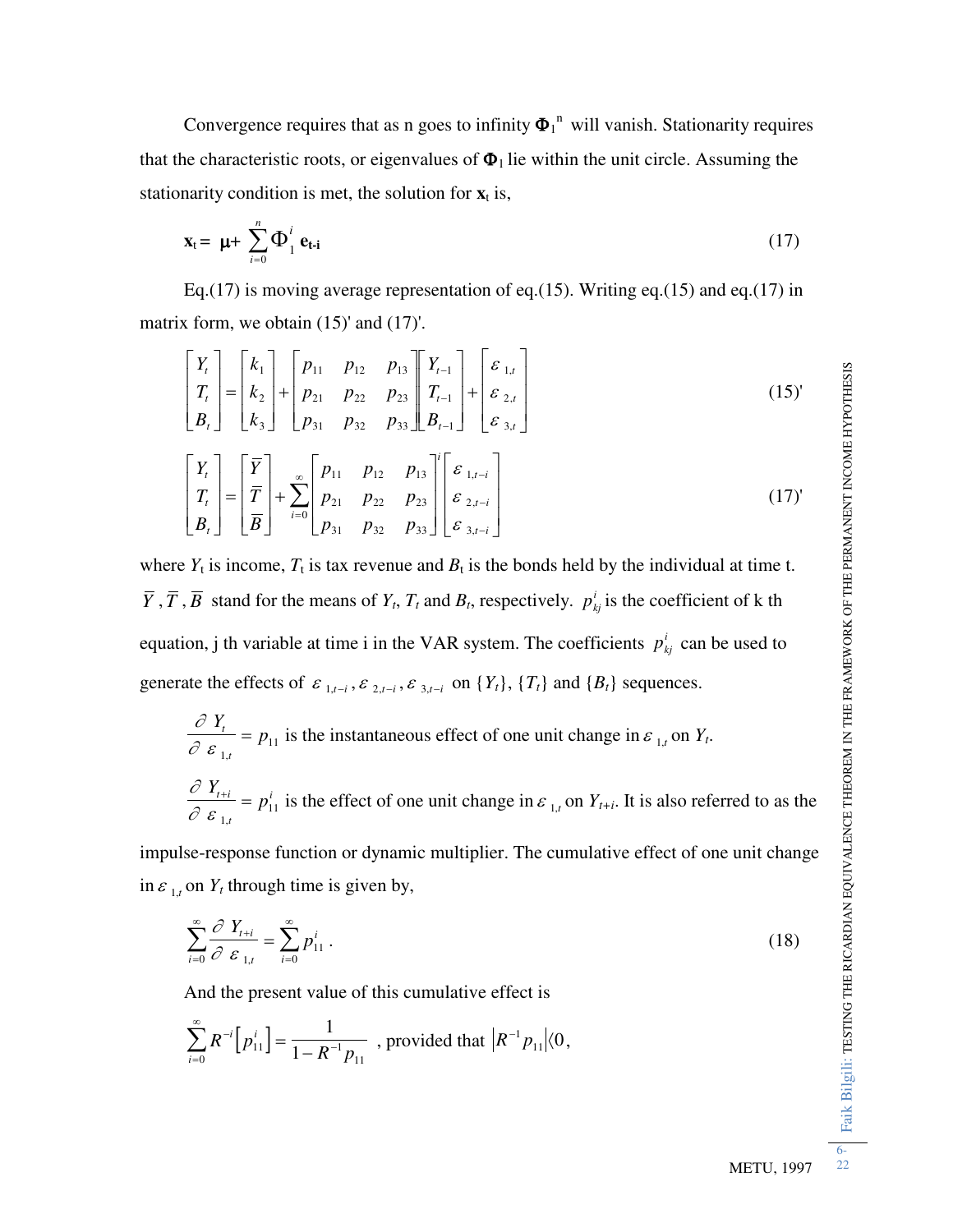where, *R r*  $^{-1}$  =  $\ddot{}$  $1 = \frac{1}{1}$  $\frac{1}{1+r}$  = discount factor. Finally the sum of cumulative effects of  $\varepsilon_{1,t}$ ,  $\varepsilon_{2,t}$ ,  $\varepsilon_{3,t}$ 

on  ${Y_t}$  is given by,

$$
\sum_{i=0}^{\infty} \left[ \frac{\partial Y_{t+i}}{\partial \varepsilon_{1,t}} + \frac{\partial Y_{t+i}}{\partial \varepsilon_{2,t}} + \frac{\partial Y_{t+i}}{\partial \varepsilon_{3,t}} \right] = \sum_{i=0}^{\infty} p_{11}^i + \sum_{i=0}^{\infty} p_{12}^i + \sum_{i=0}^{\infty} p_{13}^i.
$$
 (19)

The present value of these cumulative effects on  ${Y_t}$  is

$$
\sum_{i=0}^{\infty} R^{-i} \Big[ p_{11}^i + p_{12}^i + p_{13}^i \Big], \tag{20}
$$

The present value of the sum of cumulative effects of  $\varepsilon_{1,t}$ ,  $\varepsilon_{2,t}$ ,  $\varepsilon_{3,t}$  on  $\{T_t\}$  is given

by

$$
\sum_{i=0}^{\infty} R^{-i} \Big[ p_{21}^i + p_{22}^i + p_{23}^i \Big], \tag{21}
$$

And present value of sum of cumulative effects of  $\varepsilon_{1,t}$ ,  $\varepsilon_{2,t}$ ,  $\varepsilon_{3,t}$  on  $\{B_t\}$ is

$$
\sum_{i=0}^{\infty} R^{-i} \Big[ p_{31}^i + p_{32}^i + p_{33}^i \Big]. \tag{22}
$$

Let eq.(20), eq.(21) and eq.(22) be  $\Omega_1$ ,  $\Omega_2$  and  $\Omega_3$  respectively. Note that  $\Omega_i$  is the present value of the of sum of the cumulative effects of  $\varepsilon_{1,t}$ ,  $\varepsilon_{2,t}$ ,  $\varepsilon_{3,t}$ . When the current forecast errors are realized, the sum of the present value of revisions in future income, taxes and bonds is

$$
\Omega_1 \mathbf{e}_t + \Omega_2 \mathbf{e}_t + \Omega_3 \mathbf{e}_t \tag{23}
$$

where  $\mathbf{e}_t =$  $\mathbf{r}$ L  $\mathbf{r}$  $\mathbf{r}$  $\mathsf{L}$  $\overline{\phantom{a}}$  $\overline{\phantom{a}}$  $\overline{\phantom{a}}$  $\overline{\phantom{a}}$  $\overline{\phantom{a}}$ ε ε ε 1 2 3 , , *t ,t t* .

And the revision in permanent income is

$$
rR^{-1}[\Omega_1 + \Omega_2 + \Omega_3]
$$
 (24)

 If there is excess sensitivity of consumption to variables in the VAR, it implies that consumption responds even to predictable changes in income, taxes and bonds whose innovations are zero. If there is no excess sensitivity of consumption to the variables, it means that consumption changes only by the revision in permanent income given by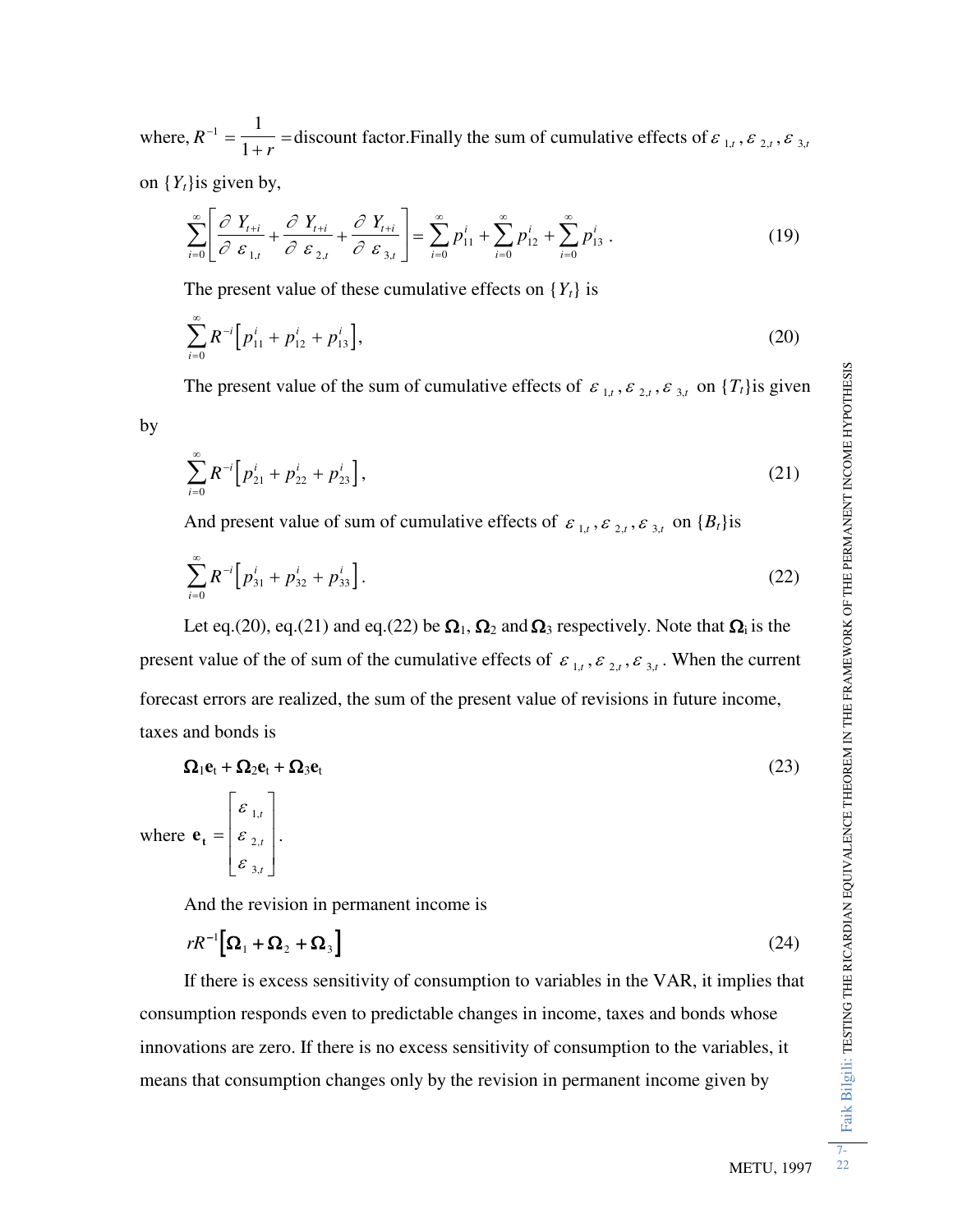eq.(24). By the introduction of the actual changes in income, taxes and bonds that represent predictable changes in the VAR system, the "excess sensitivity" can be tested with the following equation,

$$
\Delta C_{t+1} = \mathbf{k} + rR^{-1} \Big[ \mathbf{\Omega}_1 + \mathbf{\Omega}_2 + \mathbf{\Omega}_3 \Big] \mathbf{e}_t + \alpha_1 \Delta Y_{t+1} + \alpha_2 \Delta T_{t+1} + \alpha_3 \Delta B_{t+1} + n_{t+1} \tag{25}
$$

Eq. (25) is the unrestricted version of the model. The coefficients  $\alpha_1$ ,  $\alpha_2$  and  $\alpha_3$  are the excess sensitivity parameters. The PIH states that  $\alpha_1, \alpha_2$  and  $\alpha_3$  are jointly equal to zero. The RET implies that  $\alpha_2$  and  $\alpha_3$  are jointly equal to zero.

### **IV. TESTING THE EXCESS SENSITIVITY ACROSS COUNTRIES**

 In this section, excess sensitivity test will be performed for twenty countries; Belgium, Canada, Chile, France, Egypt, El Salvador, Finland, Germany, India, Italy, Japan, Malaysia, Pakistan, South Africa, Singapore, Sweden, UK, USA, Turkey and Venezuela. The countries were chosen based on availability of data.

 Annual Private Consumption and GDP data were drawn from World Bank Data CD-ROM 1995 for the period 1960 to 1993. The Tax Revenues, Government Debt Outstanding data were drawn from World Bank Data CD-ROM 1995 and IFS CD-ROM 1995 for the period 1970 to 1993. Nominal annual values were divided by the GDP deflator and population to derive real per capita values.  $C_t$ ,  $Y_t$ ,  $T_t$  and  $B_t$  stand for real per capita private consumption, real per capita GDP, real per capita tax and real per capita debt, respectively.

 The lag number = 4 was determined for Belgium, Chile, France, El Salvador, Italy, Japan, Malaysia, South Africa, Singapore, Sweden, UK, USA, Turkey and Venezuela. The lag number = 3 was determined for Canada, Egypt, Finland, Germany, India and the Pakistan by the results obtained from Akaike Information Criterion (AIC), and Schwartz Bayesian Criterion (SBC). In the VAR of order 4, the variables are estimated as follows:

$$
Y_t = m_1 + (a_{11}L + a_{12}L^2 + a_{13}L^3 + a_{14}L^4) Y_t
$$
  
+ 
$$
(b_{11}L + b_{12}L^2 + b_{13}L^3 + b_{14}L^4) T_t
$$
  
+ 
$$
(c_{11}L + c_{12}L^2 + c_{13}L^3 + c_{14}L^4) B_t + u_{1t}
$$
  

$$
T_t = m_2 + (a_{21}L + a_{22}L^2 + a_{23}L^3 + a_{24}L^4) Y_t
$$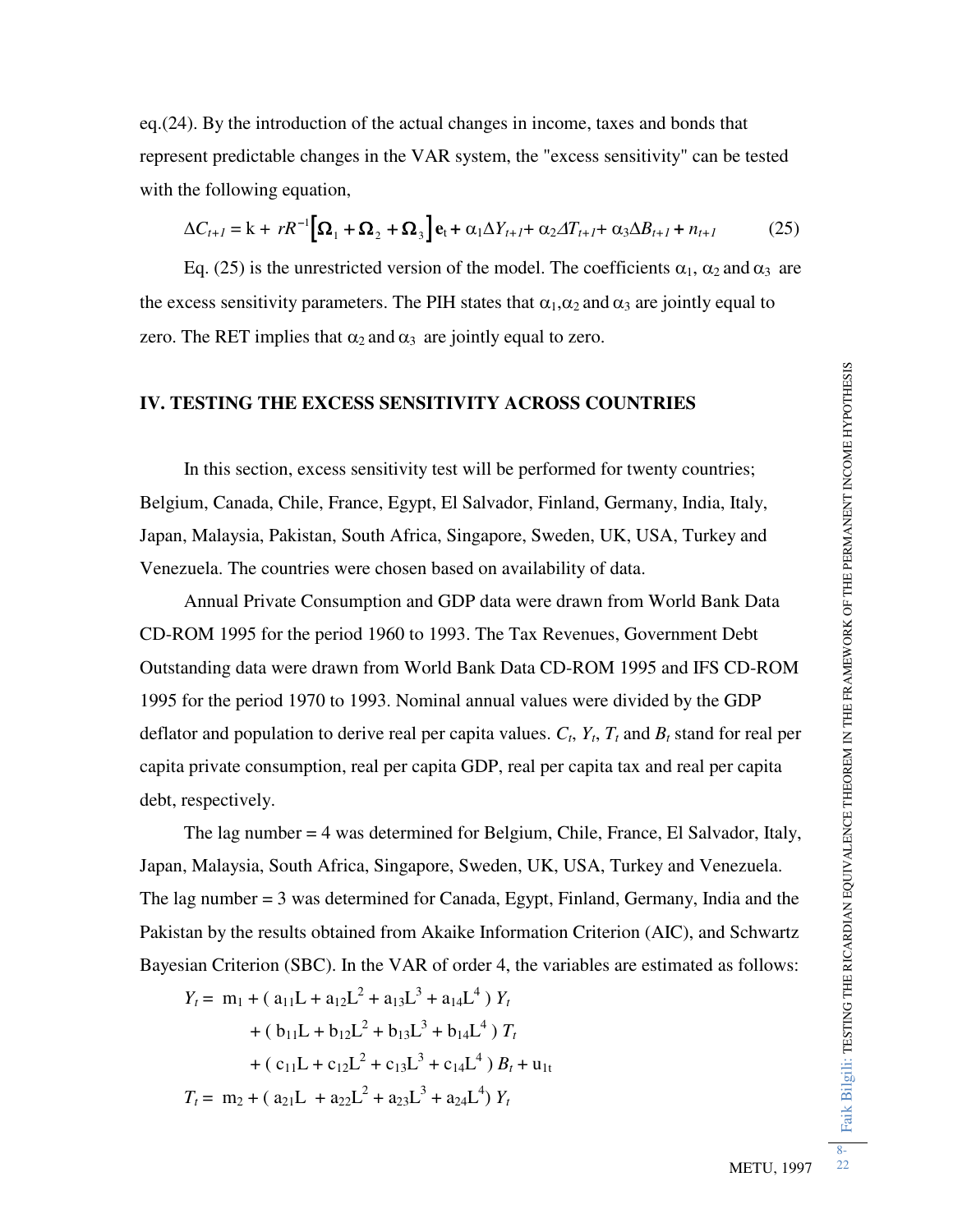+ 
$$
(b_{21}L + b_{22}L^2 + b_{23}L^3 + b_{24}L^4) T_t
$$
  
+  $(c_{21}L + c_{22}L^2 + c_{23}L^3 + c_{24}L^4) B_t + u_{2t}$   
 $B_t = m_3 + (a_{31}L + a_{32}L^2 + a_{33}L^3 + a_{34}L^4) Y_t$   
+  $(b_{31}L + b_{32}L^2 + b_{33}L^3 + b_{34}L^4) T_t$   
+  $(c_{31}L + c_{32}L^2 + c_{33}L^3 + c_{34}L^4) B_t + u_{3t}$  (26)

where L is lag operator. From eqs.(25) and (26), excess sensitivity tests were conducted by the equation below

$$
\Delta C_t = \mathbf{k} + rR^{-1} [\Omega_1 + \Omega_2 + \Omega_3] \mathbf{e}_t
$$
  
+  $\alpha_{11} \Delta Y_t + \alpha_{12} \Delta Y_t + \alpha_{13} \mathbf{L}^2 \Delta Y_t + \alpha_{14} \mathbf{L}^3 \Delta Y_t$   
+  $\alpha_{21} \Delta T_t + \alpha_{22} \mathbf{L} \Delta T_t + \alpha_{23} \mathbf{L}^2 \Delta T_t + \alpha_{24} \mathbf{L}^3 \Delta T_t$   
+  $\alpha_{31} \Delta B_t + \alpha_{32} \mathbf{L} \Delta B_t + \alpha_{33} \mathbf{L}^2 \Delta B_t + \alpha_{34} \mathbf{L}^3 \Delta B_t + n_t$  (27)

The problem with this test in eq.(27) is that  $\Delta C_t$  might respond to innovations rather than the predicted parts in  $\Delta Y_t$ ,  $\Delta T_t$ ,  $\Delta B_t$ . Then such a response could be interpreted as excess sensitivity. This, however, would be wrong interpretation. Therefore, we will first decompose  $\Delta Y_t$ ,  $\Delta T_t$  and  $\Delta B_t$  into innovations and predicted parts by using the system given in eq.(26) and then use only predicted parts in which innovations are zero in eq.(28) below. Lagged values are the predicted values. In eq.(28) below there is no any current variable (the variable at time t), hence all values in the system are the predicted values. If change in consumption responds to these values, it would be excess sensitivity of consumption to variables given in the system.

$$
\Delta C_{t} = b + \alpha_{11} \left[ \left[ (a_{11} - 1)L + a_{12}L^{2} + a_{13}L^{3} + a_{14}L^{4} \right] \right] Y_{t} + (b_{11}L + b_{12}L^{2} + b_{13}L^{3} + b_{14}L^{4})T_{t}
$$
  
+  $(c_{11}L + c_{12}L^{2} + c_{13}L^{3} + c_{14}L^{4})B_{t} + \alpha_{12}L\Delta Y_{t} + \alpha_{13}L^{2}\Delta Y_{t} + \alpha_{14}L^{3}\Delta Y_{t}$   
+  $\alpha_{21} \left[ (a_{21}L + a_{22}L^{2} + a_{23}L^{3} + a_{24}L^{4})Y_{t} + \left[ (b_{21} - 1)L + b_{22}L^{2} + b_{23}L^{3} + b_{24}L^{4} \right] \right] T_{t}$   
+  $(c_{21}L + c_{22}L^{2} + c_{23}L^{3} + c_{24}L^{4})B_{t} + \alpha_{22}L\Delta T_{t} + \alpha_{23}L^{2}\Delta T_{t} + \alpha_{24}L^{3}\Delta T_{t}$   
+  $\alpha_{31} \left[ (a_{31}L + a_{32}L^{2} + a_{33}L^{3} + a_{34}L^{4}) Y_{t} + (b_{31}L + b_{32}L^{2} + b_{33}L^{3} + b_{34}L^{4}) T_{t} + \left[ (c_{31} - 1)L + c_{32}L^{2} + c_{33}L^{3} + c_{34}L^{4} \right] B_{t} + \alpha_{32}L\Delta B_{t} + \alpha_{33}L^{2}\Delta B_{t} + \alpha_{34}L^{3}\Delta B_{t}$   
+  $v_{t}$  (28)

where  $b = k + \alpha_{11} m_1 + \alpha_{21} m_2 + \alpha_{31} m_3$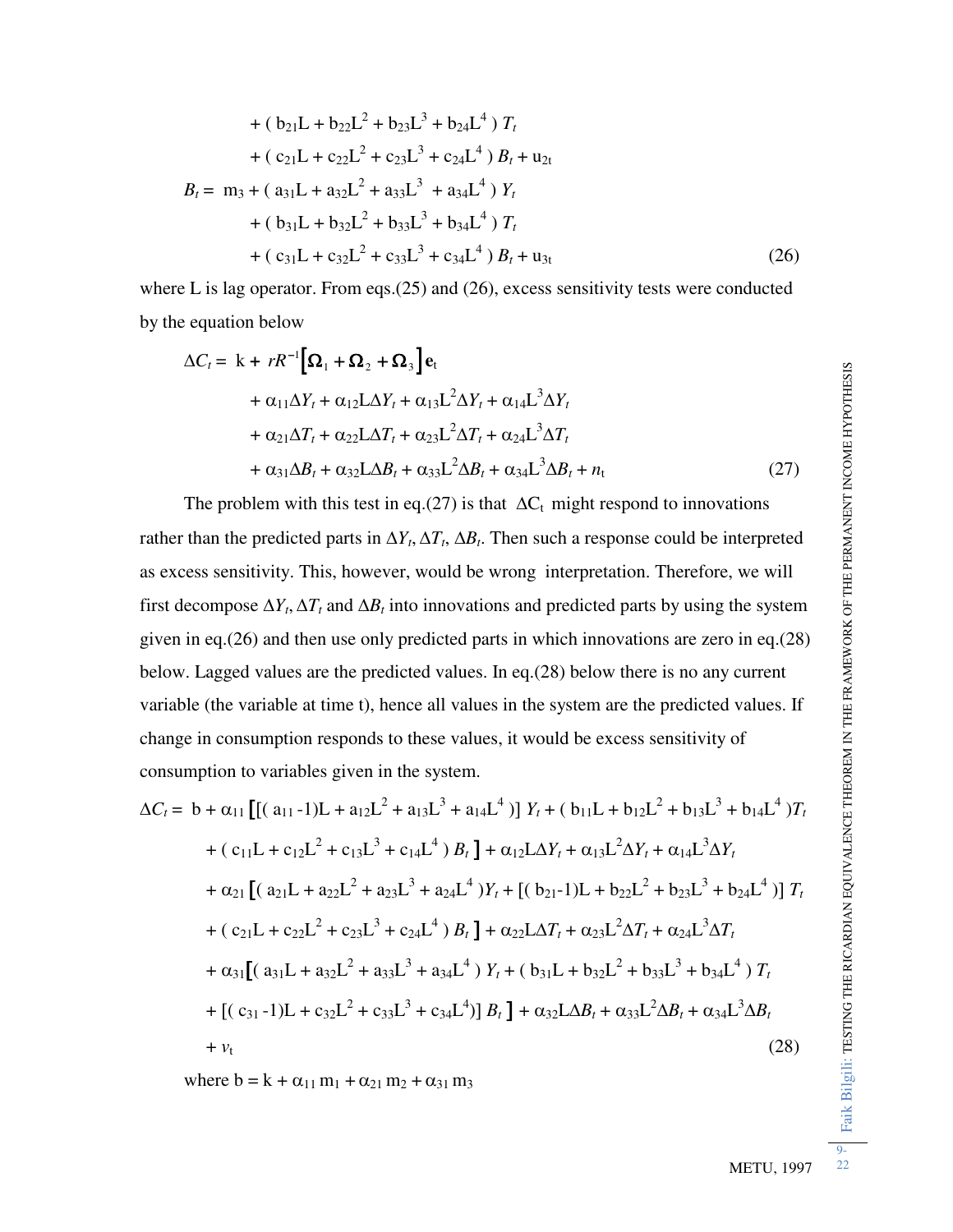and 
$$
v_t = rR^{-1}[\Omega_1 + \Omega_2 + \Omega_3]e_t + n_t + \alpha_{11}u_{1t} + \alpha_{21}u_{2t} + \alpha_{31}u_{3t}
$$

Considering eq.(28) as an unrestricted system, we then run excess sensitivity test as follows:

$$
\Delta C_t = b + v_t
$$
\n
$$
\Delta C_t = b + \alpha_{11} \left[ \left[ (a_{11} - 1)L + a_{12}L^2 + a_{13}L^3 + a_{14}L^4 \right] \right] Y_t
$$
\n
$$
+ (b_{11}L + b_{12}L^2 + b_{13}L^3 + b_{14}L^4) T_t
$$
\n
$$
+ (c_{11}L + c_{12}L^2 + c_{13}L^3 + c_{14}L^4) B_t \right]
$$
\n
$$
+ \alpha_{12}L\Delta Y_t + \alpha_{13}L^2\Delta Y_t + \alpha_{14}L^3\Delta Y_t + v_t
$$
\n(30)

 Before estimating eq.(26) and conducting the sensitivity tests by eqs.(29) and (30), to avoid biased results, we will run unit root tests and, if necessary, cointegration tests. Unit root tests will be conducted to see if variables are stationary. If they are not stationary, cointegration tests will be performed to see if one or more linear combinations of these variables are stationary. If there exists such a stable linear combination, estimation of VAR based on level of the variables would suffice. The statistical implication of this is that one can first run a VAR given by eq.(26) to obtain the parameters and then use these parameters in eq.(28). If the variables in the VAR system are not cointegrated, the excess sensitivity parameters would be biased.

 In Table 1, all Dickey-Fuller test results indicate that all variables for each country are nonstationary except,  $C_t$  and  $Y_t$  (by DF test without trend) and  $T_t$  and  $B_t$  (by DF test with and without trend ) of Chile,  $C_t$  (by DF test without trend ) of Finland,  $Y_t$  and  $B_t$  (by DF test without trend ) of Japan,  $B_t$  (by DF test without trend ) of Turkey and  $C_t$  and  $Y_t$ ( by DF test with and without trend ) of UK. Table 2 shows that all nonstationary variables are  $I(1)$ .<sup>3</sup> Table 3 gives the results of cointegration tests by Johansen methodology that determines the number of non-zero eigenvalues by the maximum likelihood method.<sup>4</sup>

The estimated eigenvalues are given in the first column of Table  $3-B$ .<sup>5</sup>  $\lambda$ Trace and Max test the number of eigenvalues, r, that are statistically different from zero. In the three variable case,  $n = 3$ ,  $\lambda$ Trace tests the hypothesis that there is no cointegration, against alternative that there are 1, 2, or 3 cointegration vectors. If  $H_0$ :  $r = 0$  is rejected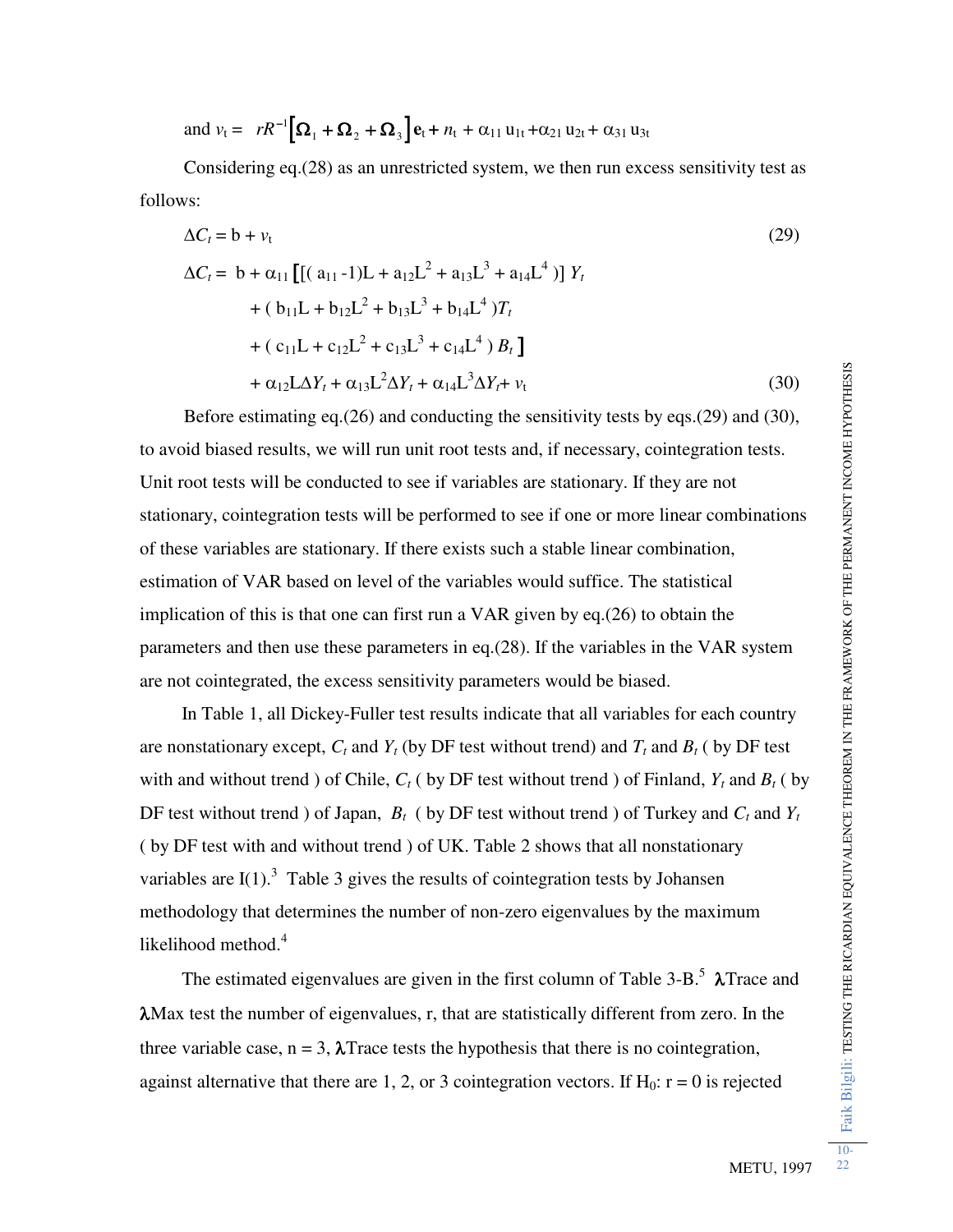against H<sub>1</sub>:  $r > 0$ , then H<sub>0</sub> is  $r \le 1$  is tested against hypothesis  $r = 2$  or 3. The  $\lambda$  Max is more specific than the  $\lambda$ Trace test, whose null hypothesis is that there are no cointegrating vectors against the hypothesis that there is one cointegrating vector.

Since calculated values of  $\lambda$ Trace exceed the tabled critical value of 35.06 at the 0.05 level, the test statistics for each country result in rejection of no cointegration among variables and accept one of the alternative hypothesis that there are one or more cointegrating vectors. Furthermore, the same test statistics indicate that the alternative hypothesis that there are two or three cointegrating vectors should be accepted at the 0.05 level for Chile, Finland, Italy, Malaysia, Singapore, South Africa, Sweden, Turkey and the USA. Finally the  $\lambda$ Trace test statistic indicates that H<sub>1</sub>:  $r = 3$  is accepted at the 0.05 level for Malaysia and the USA.

The  $\lambda$ Max test shows that the H<sub>0</sub>: r = 0 (against H<sub>1</sub>: r = 1) is rejected at the 0.05 and 0.01 levels for each country except Germany and India. The Ho:  $r = 1$  (vs. H<sub>1</sub>:  $r = 2$ ) is rejected at 0.05 for Chile, Finland, Italy, Malaysia, Singapore, South Africa, Sweden, Turkey and the USA. The H<sub>0</sub>:  $r = 2$  (vs. H<sub>1</sub>:  $r = 3$ ) is rejected at 0.05 for Malaysia and the USA.

 In conclusion, Table 3-A and Table 3-B show that there is at least one cointegrating vector among the variables for each country. Since variables are cointegrated, they should be estimated in levels. $<sup>6</sup>$  Hence, when variables are cointegrated, the parameters that were</sup> obtained from the VAR estimation based on levels can be used to measure the excess sensitivity parameters.

 The results of the F statistics tests for eqs. (29) and (30) are shown in columns 1 and 2 of Table 4, respectively. The results given by Table 4 were obtained from the restrictions on the coefficients that were estimated in two steps. First, parameters in system given by eq.(26) were estimated by a VAR system and at the second step, the coefficients  $\alpha_{11}, \alpha_{21}$ and  $\alpha_{31}$  in eq.(28) were estimated using the coefficients obtained at the first step. In the first column, the null hypothesis is that all coefficients are jointly zero, whereas alternative hypothesis is that at least one of these coefficients is not equal to zero. The null hypothesis is rejected in six countries: Chile, El Salvador, India, Pakistan, Singapore and Turkey. The second column shows that the null hypothesis indicated by the eqs.(30) is accepted in all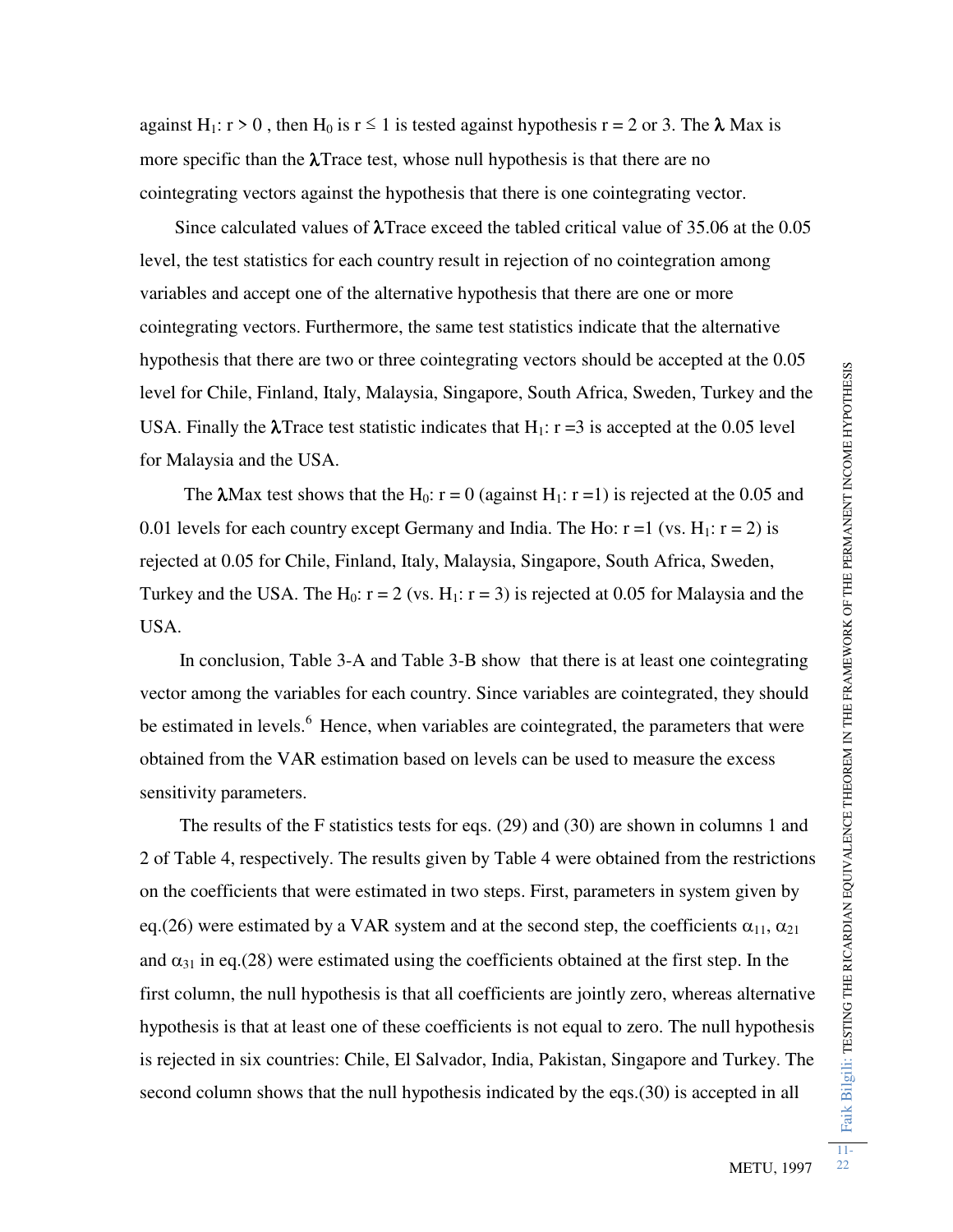countries at the 0.05 level. In summary, the PIH holds in fourteen countries, whereas the RET holds in twenty cases. The failure of the PIH occurs in developing countries.

### **V. CONCLUSION**

 We tested the RET for twenty countries by using an "excess sensitivity test notion" and a VAR forecast method. Before testing RET, we conducted DF unit root tests, and the cointegration tests by Johansen procedure and concluded that the variables are nonstationary but cointegrated.

 Although the basic purpose was to test the RET, we tested both the PIH and the RET separately. We conducted these tests by using income, tax and debt as explanatory variables. We estimated the coefficients of the regression equations in two steps. The result is that the PIH holds in a majority of the countries whereas the RET holds in all twenty cases. The failure of the PIH occurs in developing countries in all regressions.

 The excess sensitivity test for RET used in this study is relatively more efficient than other test procedures that use only the contemporaneous values of variables as explanatory variables. In this study, in order for the consumption function equation to be exactly identified, consumption is regressed on both current (obtained from reduced form parameters) and lagged changes in variables.

 The RET and the PIH held in the majority of the countries. The different test results for the PIH and the RET in some developing countries may arise simply from the fact that the PIH test and the RET test employ different variables. The failure of PIH might also be attributed to some factors such as the type of data or sample period used in the model. The data or sample period by itself may cause statistical rejection at a certain level of significance although the theory is correct. Or the failure may originate in structure of the economies under study, i.e., imperfect credit markets. If some individuals are unable to borrow, their consumption might be excessively sensitive to income, tax, and government borrowing (or deficit), with government expenditures are given. Even if individuals revise upward their permanent income due to new information and hence plan to increase their current consumption, they may not be able to fund this increase in consumption at time *t*.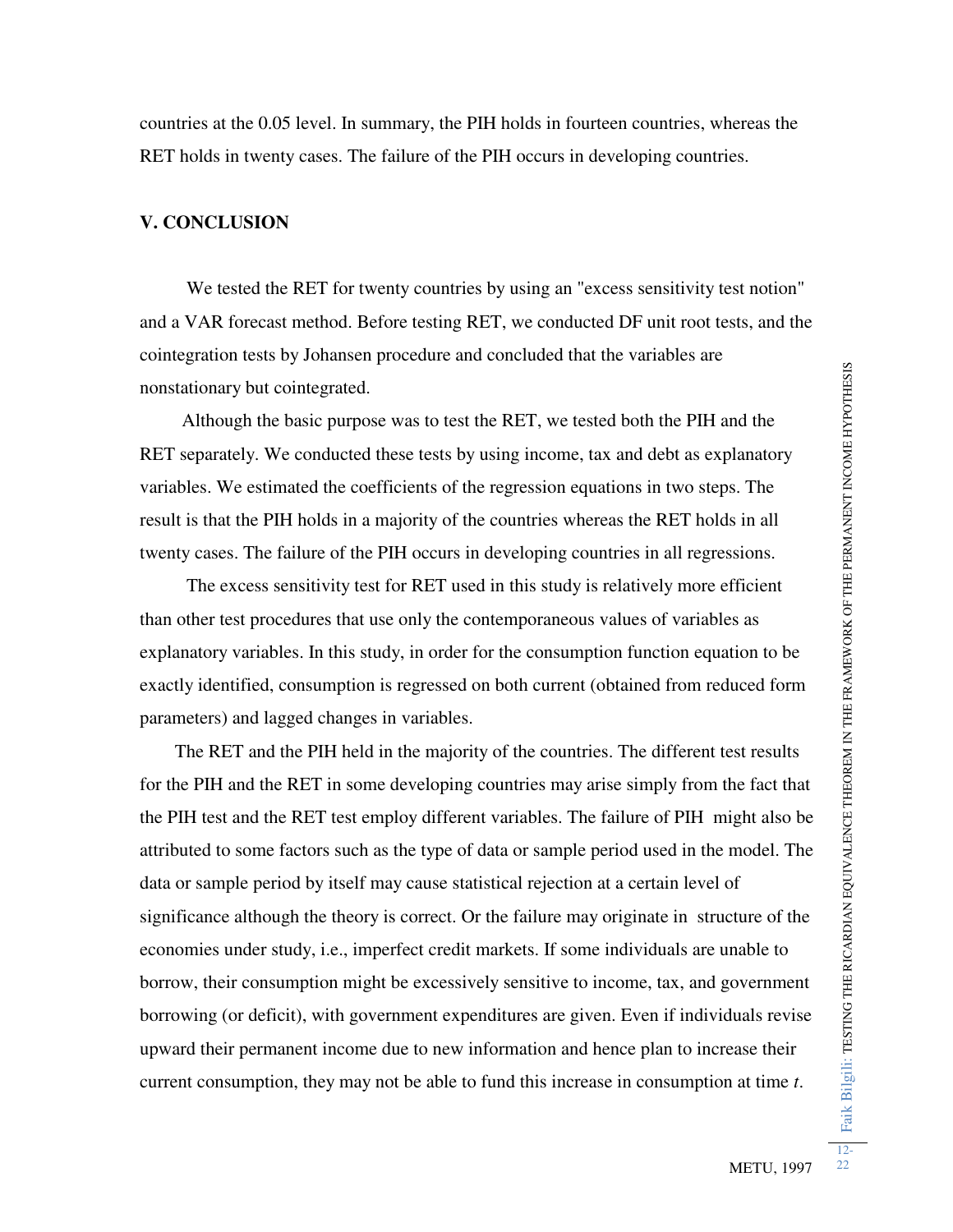When they reach to an increased income or a credit at time  $t + 1$ , they will increase their consumption due to upward revision in their permanent income at time *t*. Then this result would be an excess sensitivity of consumption to previously predicted income (lagged income). The failure of the PIH, on the other hand, seems not to be explained by liquidity constraints given the supportive evidence for the RET. These constraints, if present, should have produced rejection of RET as well.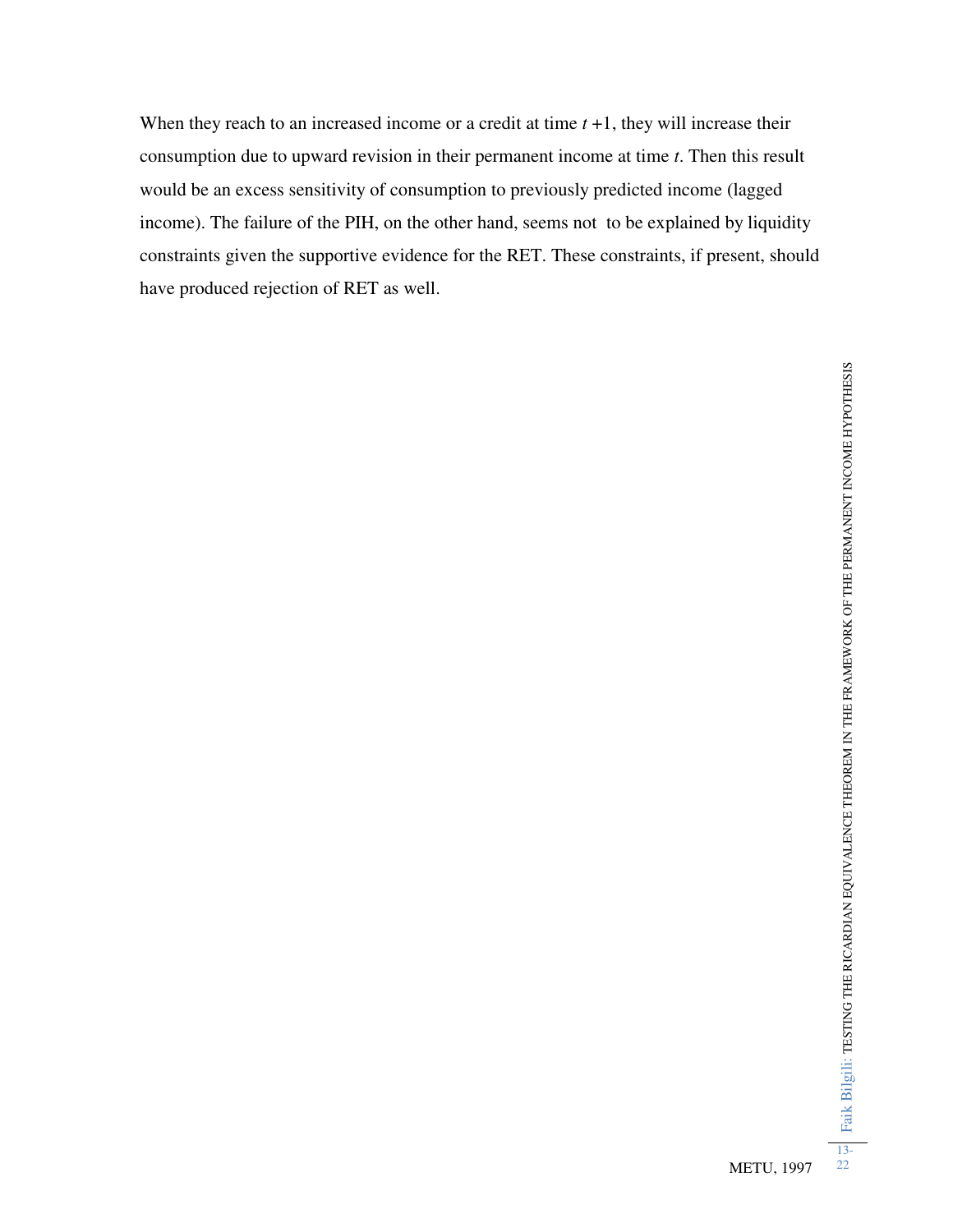# Faik Bilgili: testing the ricardian equivalence theorem in the framework of the permanent income hypothesis Faik Bilgili: TESTING THE RICARDIAN EQUIVALENCE THEOREM IN THE FRAMEWORK OF THE PERMANENT INCOME HYPOTHESIS

### ENDNOTES

<sup>1</sup> Certainty equivalence behavior can be obtained from a quadratic utility function whose third derivative is zero.

<sup>2</sup> Flavin (1981). Flavin, however, formulates PIH as  $C_t = r \left[ w_t + \sum_{i=0}^{\infty} R^{-(i+1)} E_t Y_{t+i} \right]$  $\lceil_{w+}\frac{\infty}{2}\rceil$  $\lfloor$ ٦  $(i+1) E_t Y_{t+i}$  $\left[ \sum_{i=0}^{n} R^{-\left( i+1\right) } E_{t} Y_{t+i} \right]$ . This difference comes from her wealth evaluation formula of  $W_{t+1} = (1+r)W_t + Y_t - C_t$ . In other words in her formula saving ( $Y_t$  - C<sub>t</sub>) does not earn interest (pp. 977-978), since  $Y_t$  is paid at the and of period. Besides this, We define explicitly as the sum of K and B and add present value of future taxes into the equation.

 $3$  Significance levels for Tables 1 and 2 are given by Enders (1995, p.419).

 $<sup>4</sup>$  Johansen (1987).</sup>

 $<sup>5</sup>$  Significance levels for Table 3 are given by Enders (1995, p.420).</sup>

<sup>6</sup> See Engle and Yoo (1991), Enders (1995), Sims (1980), Doan (1992), Harvey (1992, pp.: 469-70) and Engle and Granger (1991).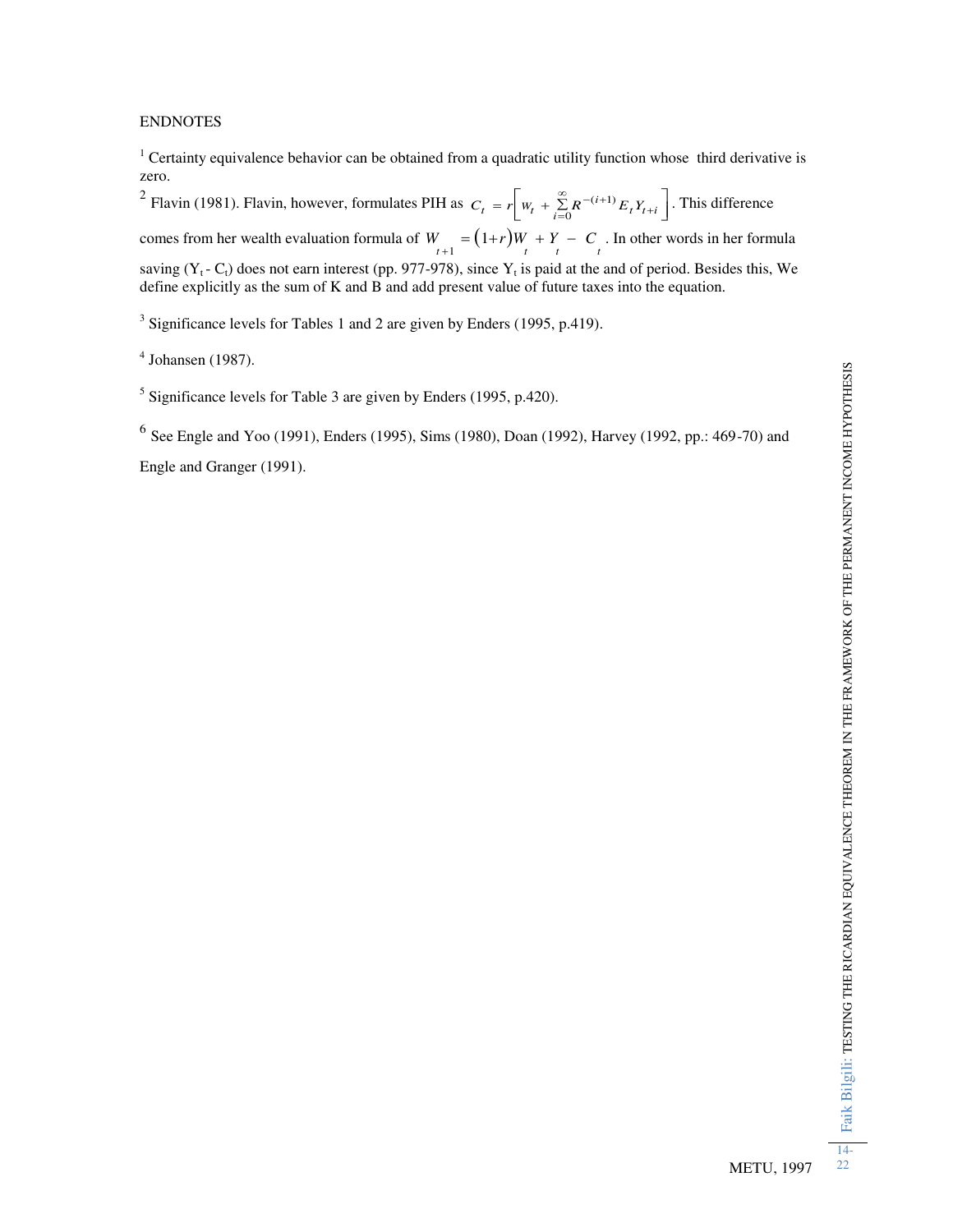|             | $C_t$        |                | $Y_t$   |                | $T_t$        |                | $B_t$        |                |
|-------------|--------------|----------------|---------|----------------|--------------|----------------|--------------|----------------|
| Countries   | $\mathbf{1}$ | $\overline{2}$ | 1       | $\overline{2}$ | $\mathbf{1}$ | $\overline{2}$ | $\mathbf{1}$ | $\overline{2}$ |
| Belgium     | $-1.51$      | $-3.04$        | $-1.48$ | $-2.84$        | $-1.04$      | $-1.49$        | 1.40         | $-0.53$        |
| Canada      | $-1.89$      | $-2.52$        | $-1.98$ | $-1.06$        | $-0.62$      | $-1.01$        | 1.61         | $-0.51$        |
| Chile       | $-4.48$      | $-2.36$        | $-4.52$ | $-2.31$        | $-645$       | $-576$         | $-6.48$      | $-4.60$        |
| Egypt       | 0.75         | $-0.38$        | 0.72    | $-0.49$        | $-0.15$      | $-1.82$        | $-1.59$      | $-2.96$        |
| El Salvador | 0.22         | $-1.47$        | $-0.77$ | $-1.95$        | $-0.06$      | $-1.99$        | $-1.42$      | $-1.08$        |
| Finland     | $-3.00$      | $-3.46$        | $-2.76$ | $-3.54$        | $-1.37$      | $-1.49$        | 1.33         | $-1.47$        |
| France      | $-1.46$      | $-1.83$        | $-1.55$ | $-1.77$        | $-1.32$      | $-1.37$        | 1.41         | $-0.69$        |
| Germany     | 0.65         | $-1.45$        | 0.41    | $-1.64$        | 0.03         | $-1.31$        | $-1.23$      | $-2.13$        |
| India       | $-0.79$      | $-2.27$        | $-0.55$ | $-2.01$        | 0.88         | $-1.15$        | $-0.79$      | $-0.36$        |
| Italy       | $-1.21$      | $-2.50$        | $-1.23$ | $-2.57$        | $-1.62$      | $-2.39$        | $-0.70$      | $-1.95$        |
| Japan       | $-2.84$      | $-3.05$        | $-3.54$ | $-3.48$        | 1.07         | $-0.80$        | $-3.03$      | $-3.09$        |
| Malaysia    | $-0.04$      | $-3.57$        | 0.20    | $-2.62$        | $-1.28$      | $-1.58$        | $-1.02$      | $-0.92$        |
| Pakistan    | $-0.67$      | $-3.27$        | $-0.64$ | $-3.20$        | $-1.03$      | $-1.68$        | $-2.16$      | $-1.86$        |
| S. Africa   | 0.63         | $-1.72$        | 0.44    | $-1.65$        | $-0.03$      | $-2.35$        | $-0.52$      | $-1.79$        |
| Singapore   | 5.84         | 1.88           | 2.27    | 0.50           | 1.65         | $-0.13$        | 6.66         | 1.95           |
| Sweden      | $-1.74$      | $-1.34$        | $-1.81$ | $-1.23$        | $-2.46$      | $-2.08$        | $-2.30$      | $-1.77$        |
| Turkey      | $-2.21$      | $-3.21$        | $-2.02$ | $-2.76$        | $-1.28$      | 0.69           | $-3.67$      | $-2.28$        |
| <b>UK</b>   | $-3.68$      | $-3.84$        | $-3.85$ | $-3.93$        | $-1.58$      | $-1.71$        | $-1.44$      | $-2.36$        |
| <b>USA</b>  | 0.67         | $-1.57$        | $-0.78$ | $-2.67$        | $-1.03$      | $-2.43$        | $-2.05$      | 0.97           |
| Venezuela   | $-0.03$      | $-1.40$        | 0.62    | $-1.04$        | $-0.55$      | $-2.43$        | $-1.36$      | $-1.56$        |

**Table 1: The Stationarity Tests** 

| significance                                                                                    | $0.01 \pm 0.05 \pm 0.10$ |  |
|-------------------------------------------------------------------------------------------------|--------------------------|--|
| $\begin{bmatrix} 1 \\ 1 \end{bmatrix}$ $\Delta Y_t = \alpha_0 + \delta Y_{t-1} + \varepsilon_t$ | $-3.75$ $-3.00$ $-2.62$  |  |
| $ 2  \Delta Y_t = \alpha_0 + \delta Y_{t-1} + b_1 t + \varepsilon_t$                            | $-4.38$ $-3.60$ $-3.24$  |  |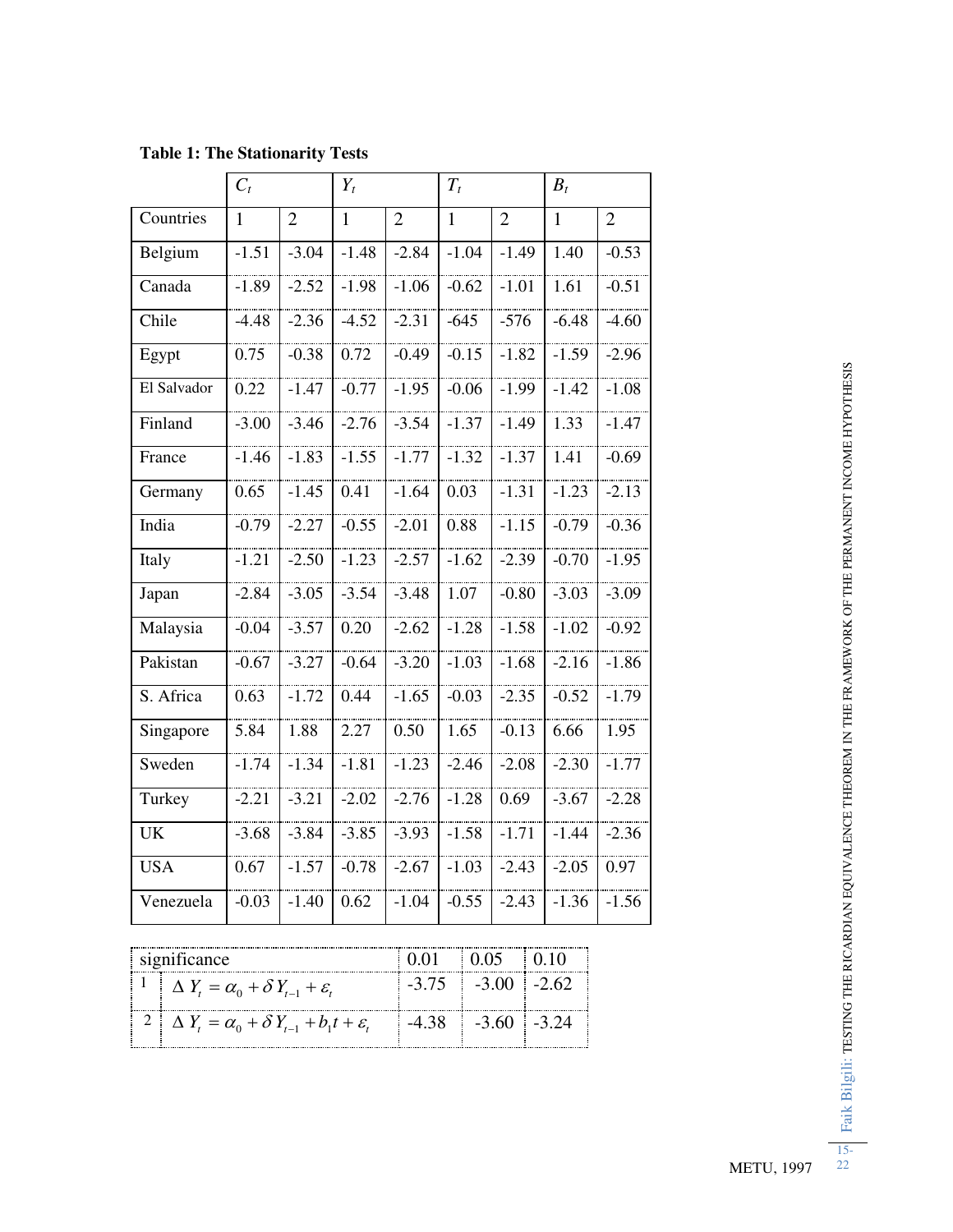|             | $C_t$        |                | $Y_t$        |                | $T_t$        |                | $B_t$        |                |
|-------------|--------------|----------------|--------------|----------------|--------------|----------------|--------------|----------------|
| Country     | $\mathbf{1}$ | $\overline{2}$ | $\mathbf{1}$ | $\overline{c}$ | $\mathbf{1}$ | $\overline{c}$ | $\mathbf{1}$ | $\overline{2}$ |
| Belgium     | $-3.59$      | $-6.41$        | $-3.68$      | $-6.90$        | $-3.13$      | $-5.65$        | $-3.18$      | $-6.26$        |
| Canada      | $-3.12$      | $-7.51$        | $-3.61$      | $-3.76$        | $-3.71$      | $-3.86$        | $-5.00$      | $-4.87$        |
| Chile       | $4.48*$      | $-4.52$        | $-4.52*$     | $-4.66$        | $-645*$      | $-576*$        | $-6.48*$     | $-4.60*$       |
| Egypt       | $-4.20$      | $-5.29$        | $-4.05$      | $-5.27$        | $-4.56$      | $-5.12$        | $-4.19$      | -4.43          |
| El Salvador | $-4.45$      | $-5.41$        | $-6.89$      | $-6.88$        | $-3.94$      | $-4.26$        | $-4.49$      | $-4.50$        |
| Finland     | $-3.00*$     | $-6.55$        | $-6.60$      | $-6.62$        | $-5.73$      | $-5.68$        | $-3.45$      | $-3.61$        |
| France      | $-4.24$      | $-4.16$        | $-4.14$      | $-4.07$        | $-3.04$      | $-5.06$        | $-5.99$      | $-7.15$        |
| Germany     | $-3.46$      | $-4.97$        | $-3.66$      | $-3.61$        | $-4.90$      | $-3.32$        | $-4.12$      | $-3.86$        |
| India       | $-5.54$      | $-5.44$        | $-4.94$      | $-4.87$        | $-3.22$      | $-4.00$        | $-3.11$      | $-4.33$        |
| Italy       | $-6.39$      | $-6.33$        | $-7.01$      | $-6.91$        | $-5.65$      | $-5.60$        | $-3.92$      | $-3.73$        |
| Japan       | $-6.76$      | $-6.67$        | $-3.54*$     | $-6.89$        | $-4.83$      | $-4.64$        | $-3.03*$     | $-5.41$        |
| Malaysia    | $-5.66$      | $-5.54$        | $-3.62$      | $-3.69$        | $-3.12$      | $-3.73$        | $-3.99$      | $-4.09$        |
| Pakistan    | $-3.84$      | $-3.84$        | $-3.67$      | $-3.66$        | $-3.67$      | $-3.78$        | $-3.84$      | $-3.76$        |
| S. Africa   | $-3.88$      | $-4.23$        | $-3.72$      | $-4.04$        | $-3.41$      | $-4.31$        | $-3.95$      | $-4.20$        |
| Singapore   | $-7.39$      | $-7.28$        | $-6.07$      | $-6.04$        | $-4.25$      | $-4.23$        | $-6.29$      | $-6.30$        |
| Sweden      | $-4.59$      | $-4.54$        | $-5.78$      | $-5.74$        | $-5.12$      | $-5.08$        | $-3.80$      | $-3.79$        |
| Turkey      | $-10.04$     | $-9.64$        | $-9.08$      | $-8.76$        | $-5.14$      | $-5.02$        | $-3.67*$     | $-5.21$        |
| <b>UK</b>   | $-3.68*$     | $-3.84*$       | $-3.85*$     | $-3.93*$       | $-3.57$      | $-6.28$        | $-4.01$      | $-6.52$        |
| <b>USA</b>  | $-3.77$      | $-3.75$        | $-4.50$      | $-4.47$        | $-4.02$      | $-3.89$        | $-3.82$      | $-3.88$        |
| Venezuela   | $-6.25$      | $-6.36$        | $-5.31$      | $-5.56$        | $-4.47$      | $-4.66$        | $-3.60$      | $-3.70$        |

**Table 2: Test of Integration** 

 $*$  indicates I(0) variables. All other variables are I(1).

| $\frac{1}{2}$ significance                                                                                                                   | $0.01 \pm 0.05 \pm 0.10$ |                         |  |
|----------------------------------------------------------------------------------------------------------------------------------------------|--------------------------|-------------------------|--|
| $\mathcal{L}^1$ $\Delta^2 Y_t = \alpha_0 + \delta \Delta Y_{t-1} + \varepsilon_t$                                                            |                          | $-3.75$ $-3.00$ $-2.62$ |  |
| $\left  \begin{array}{cc} 2 & \Delta^2 Y_t = \alpha_0 + \delta \Delta Y_{t-1} + b_1 t + \varepsilon_t \end{array} \right $ -4.38 -3.60 -3.24 |                          |                         |  |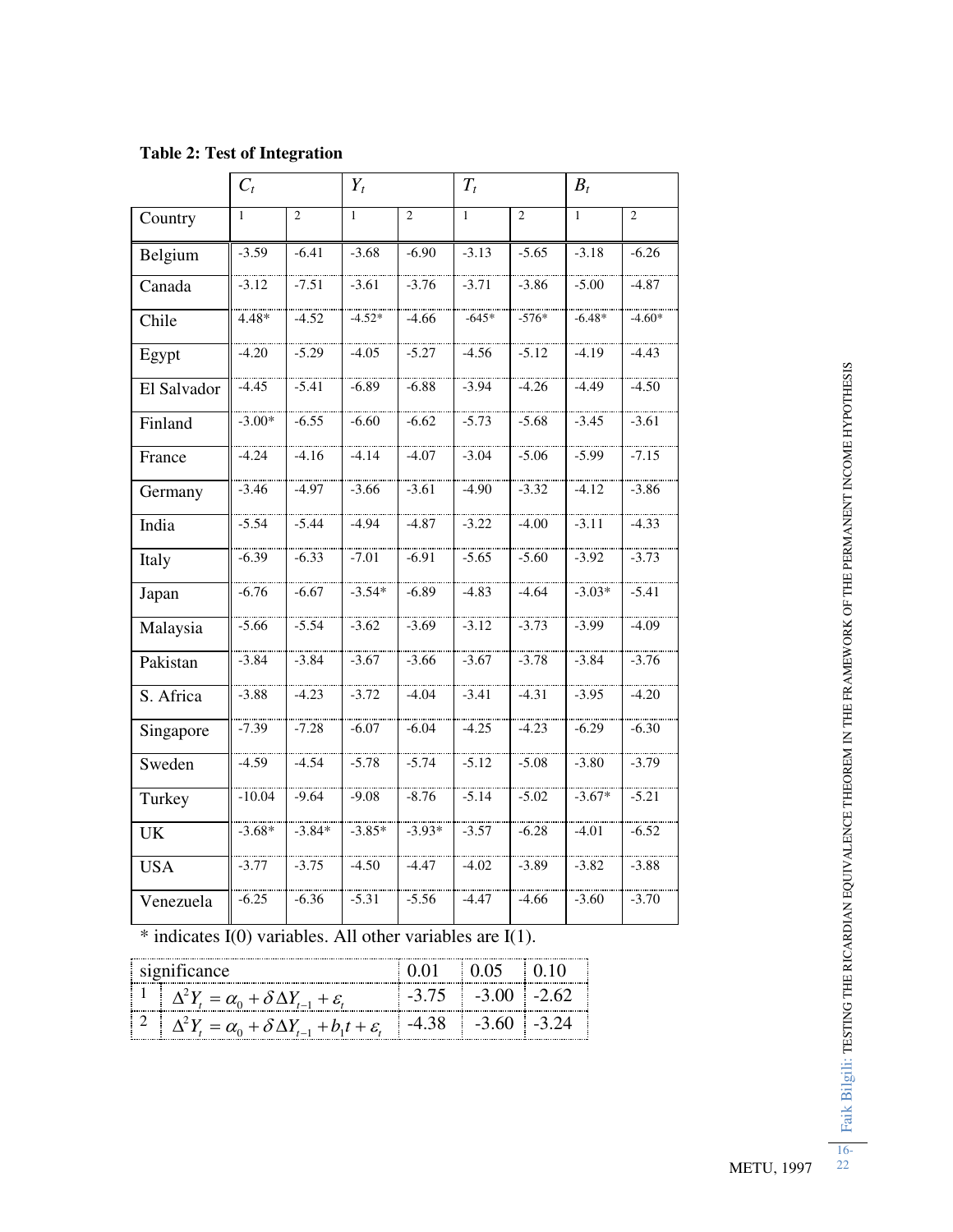| $\lambda$ Max Test | The level of significance |       | $\blacksquare$ $\lambda$ Trace Test |       | The level of significance |       |       |       |          |
|--------------------|---------------------------|-------|-------------------------------------|-------|---------------------------|-------|-------|-------|----------|
| $H_0$ :            |                           | 0.01  | 0.05                                | 0.10  | $H_0$ :                   | H     | 0.01  | 0.05  | $0.10\,$ |
| $r = 0$            | $r = 1$                   | 26.40 | 21.89                               | 19.79 |                           | r > 0 | 40.19 | 35.06 | 32.09    |
| $r = 1$            | $r = 2$                   | 9.83  | 15.75                               | 13.78 |                           |       | 24.98 | 20.16 | 17.95    |
| $r = 2$            | $=$ 3                     | 2.74  | 9.09                                | .56   |                           |       | 12.74 | 9.09  | .56      |

**Table 3-A: The Null and Alternative Hypothesis by Johansen Methodology** 

| Table 3-B: Cointegration Test for Yt, Tt and Bt by Johansen Methodology |  |  |  |
|-------------------------------------------------------------------------|--|--|--|
|-------------------------------------------------------------------------|--|--|--|

| Countries   | $\lambda_i$          | $\lambda$ Max | $\lambda$ Trace | Countries  | $\lambda_i$          | $\lambda$ Max | $\lambda$ Trace |
|-------------|----------------------|---------------|-----------------|------------|----------------------|---------------|-----------------|
|             | $\lambda_1 = 0.7844$ | 29.15         | 40.90           |            | $\lambda_1 = 0.8340$ | 30.52         | 42.68           |
| Belgium     | $\lambda_2 = 0.4465$ | 11.24         | 11.75           | Japan      | $\lambda_2 = 0.4322$ | 9.62          | 12.16           |
|             | $\lambda_3 = 0.0265$ | 0.51          | 0.51            |            | $\lambda_3 = 0.1385$ | 2.54          | 2.54            |
|             | $\lambda_1 = 0.8242$ | 27.82         | 38.64           |            | $\lambda_1 = 0.9622$ | 52.43         | 82.97           |
| Canada      | $\lambda_2 = 0.4903$ | 10.78         | 10.82           | Malaysia   | $\lambda_2 = 0.7111$ | 19.87         | 30.54           |
|             | $\lambda_3 = 0.0025$ | 0.04          | 0.04            |            | $\lambda_3 = 0.4868$ | 10.67         | 10.67           |
|             | $\lambda_1 = 0.9751$ | 62.81         | 96.31           |            | $\lambda_1 = 0.9166$ | 34.77         | 47.66           |
| Chile       | $\lambda_2 = 0.7951$ | 29.95         | 33.50           | Pakistan   | $\lambda_2 = 0.5179$ | 10.21         | 12.89           |
|             | $\lambda_3 = 0.3200$ | 6.56          | 6.56            |            | $\lambda_3 = 0.1737$ | 2.67          | 2.67            |
|             | $\lambda_1 = 0.8067$ | 24.65         | 37.98           |            | $\lambda_1 = 0.9559$ | 59.29         | 87.31           |
| Egypt       | $\lambda_2 = 0.5869$ | 13.26         | 13.33           | Singapore  | $\lambda_2 = 0.7012$ | 22.95         | 28.02           |
|             | $\lambda_3 = 0.0049$ | 0.07          | 0.07            |            | $\lambda_3 = 0.2342$ | 5.03          | 5.07            |
|             | $\lambda_1 = 0.8825$ | 40.69         | 56.24           |            | $\lambda_1 = 0.9964$ | 90.07         | 122.13          |
| El Salvador | $\lambda_2 = 0.5260$ | 14.18         | 15.55           | South      | $\lambda_2 = 0.7657$ | 23.21         | 32.10           |
|             | $\lambda_3 = 0.0695$ | 1.37          | 1.37            | Africa     | $\lambda_3 = 0.4260$ | 8.88          | 8.88            |
|             | $\lambda_1 = 0.8911$ | 31.04         | 56.03           |            | $\lambda_1 = 0.7731$ | 28.18         | 52.61           |
| Finland     | $\lambda_2 = 0.7024$ | 16.97         | 24.98           | Sweden     | $\lambda_2 = 0.6411$ | 19.47         | 24.43           |
|             | $\lambda_3 = 0.4360$ | 8.02          | 8.02            |            | $\lambda_3 = 0.2219$ | 4.96          | 4.96            |
|             | $\lambda_1 = 0.8526$ | 32.55         | 47.55           |            | $\lambda_1 = 0.8785$ | 40.05         | 61.99           |
| France      | $\lambda_2 = 0.5484$ | 13.51         | 15.00           | Turkey     | $\lambda_2 = 0.5680$ | 15.95         | 21.94           |
|             | $\lambda_3 = 0.0836$ | 1.48          | 1.48            |            | $\lambda_3 = 0.2707$ | 6.00          | 6.00            |
|             | $\lambda_1 = 0.7281$ | 19.54         | 35.72           |            | $\lambda_1 = 0.8593$ | 37.26         | 46.46           |
| Germany     | $\lambda_2 = 0.6459$ | 15.57         | 16.19           | UK         | $\lambda_2 = 0.3820$ | 9.14          | 9.20            |
|             | $\lambda_3 = 0.0401$ | 0.61          | 0.61            |            | $\lambda_3 = 0.0028$ | 0.05          | 0.05            |
|             | $\lambda_1 = 0.7096$ | 19.78         | 37.27           |            | $\lambda_1 = 0.9943$ | 87.97         | 129.38          |
| India       | $\lambda_2 = 0.5785$ | 13.82         | 17.49           | <b>USA</b> | $\lambda_2 = 0.7802$ | 25.75         | 41.40           |
|             | $\lambda_3 = 0.2048$ | 3.67          | 3.67            |            | $\lambda_3 = 0.6017$ | 15.65         | 15.65           |
|             | $\lambda_1 = 1.000$  | 227.03        | 255.84          |            | $\lambda_1 = 0.8798$ | 40.25         | 49.88           |
| Italy       | $\lambda_2 = 0.8331$ | 28.65         | 28.82           | Venezuela  | $\lambda_2 = 0.2808$ | 6.26          | 9.63            |
|             | $\lambda_3 = 0.0104$ | 0.17          | 0.17            |            | $\lambda_3 = 0.1624$ | 3.37          | 3.37            |

Faik Bilgili: TESTING THE RICARDIAN EQUIVALENCE THEOREM IN THE FRAMEWORK OF THE PERMANENT INCOME HYPOTHESIS 17-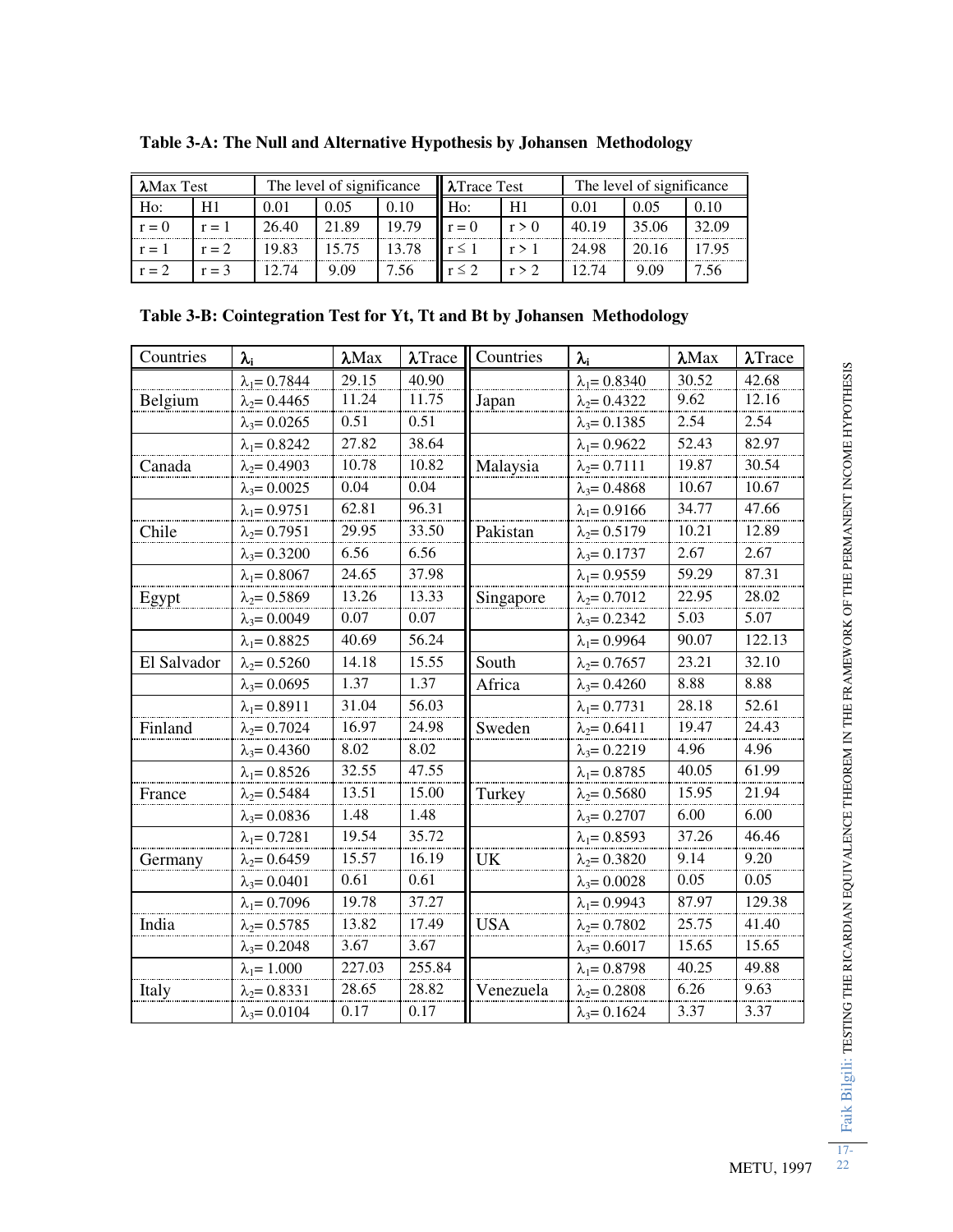| Countries   | 1               | $\overline{2}$ | Countries  | 1               | $\overline{2}$  |
|-------------|-----------------|----------------|------------|-----------------|-----------------|
| Belgium     | $F(12,7)$ 1.09  | $F(8,7)$ 0.235 | Japan      | $F(12,5)$ 0.329 | 0.381<br>F(8,5) |
|             | (0.471)         | (0.970)        |            | (0.946)         | (0.891)         |
| Canada      | $F(9,7)$ 2.527  | $F(6,7)$ 0.123 | Malaysia   | $F(12,4)$ 3.12  | $F(8,4)$ 1.07   |
|             | (0.117)         | (0.989)        |            | (0.140)         | (0.506)         |
| Chile       | $F(12,5)$ 5479  | $F(8,5)$ 1.42  | Pakistan   | F(9,5) 6.50     | $F(6,5)$ 1.27   |
|             | (0.000)         | (0.361)        |            | (0.026)         | (0.404)         |
| Egypt       | $F(9,6)$ 0.779  | $F(6,6)$ 0.210 | South      | $F(12,4)$ 3.33  | $F(8,4)$ 0.430  |
|             | (0.646)         | (0.960)        | Africa     | (0.127)         | (0.855)         |
| El Salvador | $F(12,7)$ 4.32  | $F(8,7)$ 1.52  | Singapore  | $F(12,7)$ 4.82  | $F(8,7)$ 0.829  |
|             | (0.030)         | (0.296)        |            | (0.022)         | (0.604)         |
| Finland     | $F(9,5)$ 3.23   | $F(6,5)$ 2.53  | Sweden     | $F(12,7)$ 2.57  | $F(8,7)$ 0.050  |
|             | (0.104)         | (0.163)        |            | (0.107)         | (0.999)         |
| France      | $F(12,5)$ 0.824 | $F(8,5)$ 0.005 | Turkey     | $F(12,7)$ 13.62 | $F(8,7)$ 0.575  |
|             | (0.639)         | (0.999)        |            | (0.001)         | (0.772)         |
| Germany     | $F(9,6)$ 1.43   | $F(6,6)$ 0.040 | <b>UK</b>  | $F(12,7)$ 2.43  | $F(8,7)$ 0.428  |
|             | (0.338)         | (0.999)        |            | (0.121)         | (0.870)         |
| India       | $F(9,7)$ 4.95   | $F(6,7)$ 0.066 | <b>USA</b> | $F(12,5)$ 2.38  | $F(8,5)$ 0.488  |
|             | (0.023)         | (0.997)        |            | (0.173)         | (0.824)         |
| Italy       | $F(12,4)$ 1.53  | $F(8,4)$ 0.669 | Venezuela  | $F(12,7)$ 0.677 | $F(4,7)$ 0.228  |
|             | (0.363)         | (0.708)        |            | (0.736)         | (0.972)         |

**Table 4: Excess Sensitivity Test Results from eqs. (29) and (30)**

\*the degrees of freedom and the levels of significance are in parenthesis. Column 1:  $H_0$ : All variables are jointly equal to zero, eq. (29). Column 2: H<sub>0</sub>:  $\alpha_{21} = \alpha_{22} = \alpha_{23} = \alpha_{24} = \alpha_{31} = \alpha_{32} = \alpha_{33} = \alpha_{34} = 0$ , eq.(30)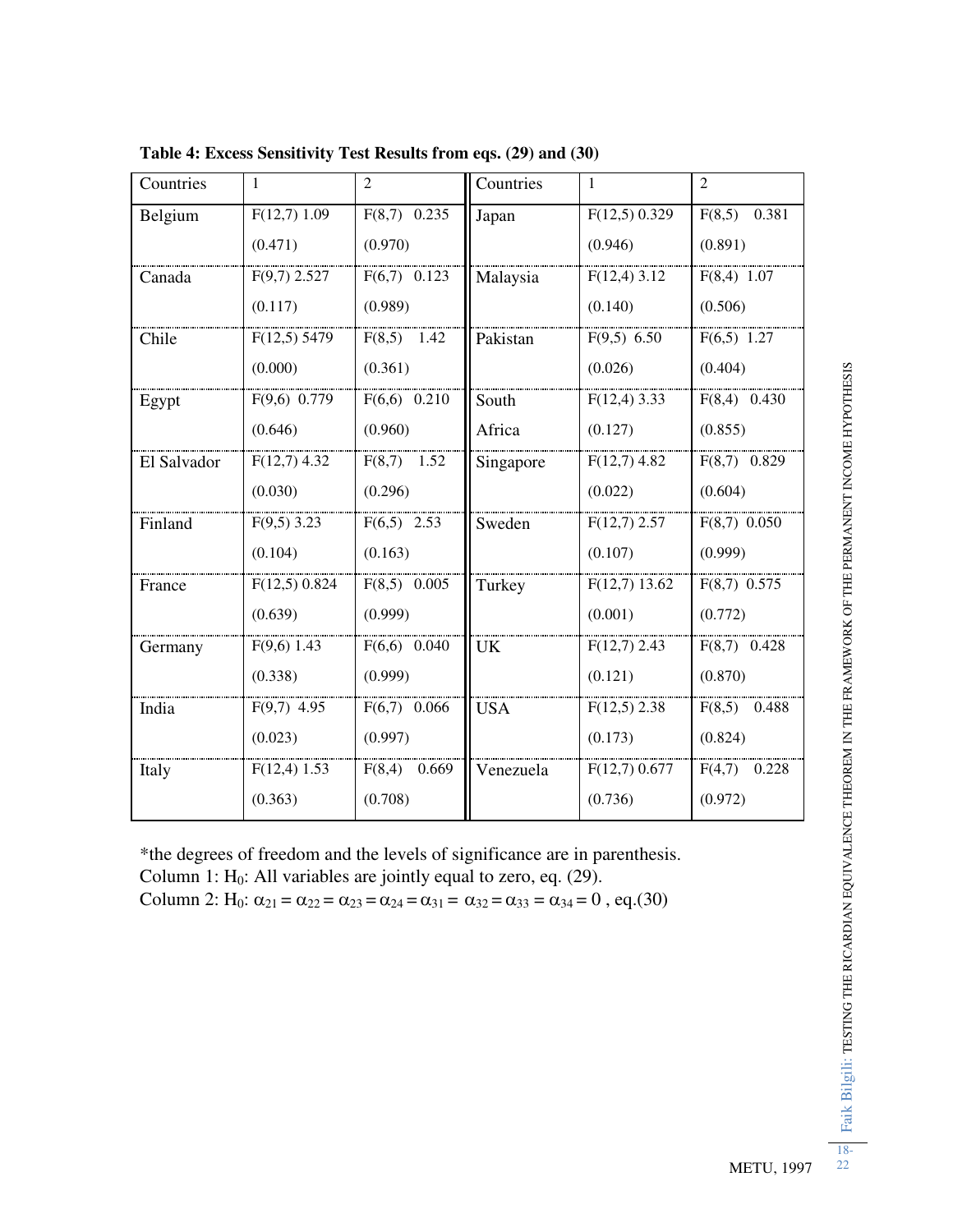### **BIBLIOGRAPHY**

- Aiyagari S, Rao. "Intergenerational Linkages and Government Budget Policies." In Preston J. Miller (ed.), The Rational Expectational Revolution**,** Massachusetts Institute of Technology Press, 1994, 151-168.
- Aschauer, David. "Fiscal Policy And Aggregate Demand," American Economic Review, 75 March -June, 1985, 117-127.
- Barro, Robert J. "The Neoclassical Approach to Fiscal Policy," In Barro J. Robert. (ed.), Modern Business Cycle Theory, Harvard University Press, 1989,178-235.

------------------- "Government Spending, Interest Rates, Prices, and Budget Deficits in the

United Kingdom," Journal of Political Economy, October 1987, Vol. 20, No 2 221-247.

- ------------------- "Are Government Bonds Net Wealth?" Journal of Political Economy, April 1974, Vol. 82, No.61, 1095-1117.
- Bernheim, Douglas B. "Ricardian Equivalence: An Evaluation of Theory and Evidence," NBER, Macroeconomics Annual 1987, 263-304.
- Buchanan, James, M. "Barro on The Ricardian Equivalence Theorem," Journal of Political Economy, 1976, Vol. 84, No.2, 337-342.
- Campbell, John and Angus Deaton ."Why Is Consumption So Smooth?" Review of Economic Studies, July 1989, 357-374.
- Campbell, John,Y. and Mankiw N. Gregory. "Consumption, Income, and Interest Rates: Reinterpreting the Time Series Evidence,"NBER, Macroeconomics Annual 1989, 185-216.

Campbell, John, Y. "Does Saving Anticipate Declining Labor Income? An Alternative

- Test of the Permanent Income Hypothesis," Econometrica , Vol. 55, No. 6 (November 1987), 1249-1273.
- Christiano, Lawrence, J. "Why Is Consumption Less Volatile Than Income?" In Preston J. Miller (ed.), The Rational Expectational Revolution**,** Massachusetts Institute of Technology Press, 1994, 391-425.
- Chrystal, Alec K. and Price Simon. Controversies in Macroeconomics. Harvester Wheatsheaf, New York, 1994.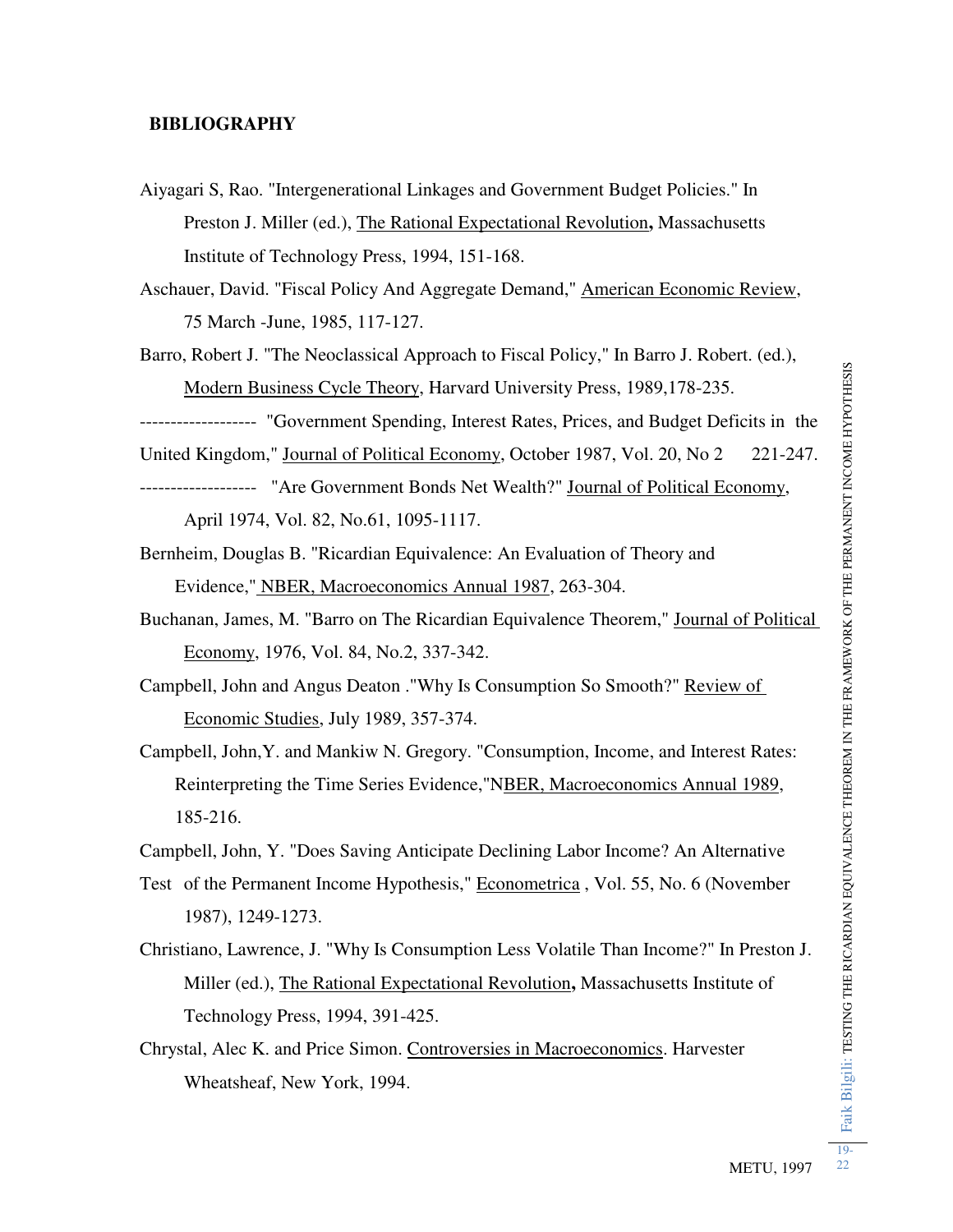Deaton, Angus. Understanding Consumption. Oxford University Press, New York, 1992.

Dickey, David, A., Jansen W. Dennis and Thornton L. Daniel. "A Primer on Cointegration with an Application to Money and Income," Federal Reserve Bank of St. Louis, March/April 1991.

Doan, T. Rats User's Manual, 4.0, Estima, 1992.

- Enders, Walter. Applied Econometric Time Series. John Wiley & Sons, Inc. New York, 1995.
- Engle, R. and Granger C. "Cointegration and Error Correction: Representation, Estimation, and Testing". In Engle and Granger (eds.), Long Run Economic Relationships. Readings in Cointegration., Oxford University Press, New York, 1991, 81-113.
- Engle, R. and Yoo Sam. "Forecasting and Testing in Co-integrated Systems," In Engle and Granger (eds.), Long Run Economic Relationships. Readings in Cointegration, Oxford University Press, New York, 1991, 237-67.
- Feldstein, Martin. "Perceived Wealth in Bonds and Social Security: A Comment," Journal of Political Economy, 1976, Vol. 84, No.2, 331-336.
- Flavin, Marjorie. "The Adjustment of Consumption to Changing Expectations about Future Income," Journal of Political Economy, 89, 1981, 974-1009.
- Frenkel, J. and Razin A. Fiscal Policies and the World Economy, 2nd ed. MIT Press,1994.
- Hall, E. Robert. "Consumption," Modern Business Cycle Theory, Harvard University Press, 1989, 153-177.
- ------------------- "Intertemporal Substitution In Consumption," Journal of Political Economy, April 1988, Vol. 96, No.21, 339-357.
- ------------------- "Stochastic Implications of the Life Cycle-Permanent Income Hypothesis: Theory and Evidence," Journal of Political Economy, 89, 1981, 971- 987.
- Hamilton, James D. Time Series Analysis, Princeton University Press, Princeton New Jersey, 1994.

20-  $\overline{22}$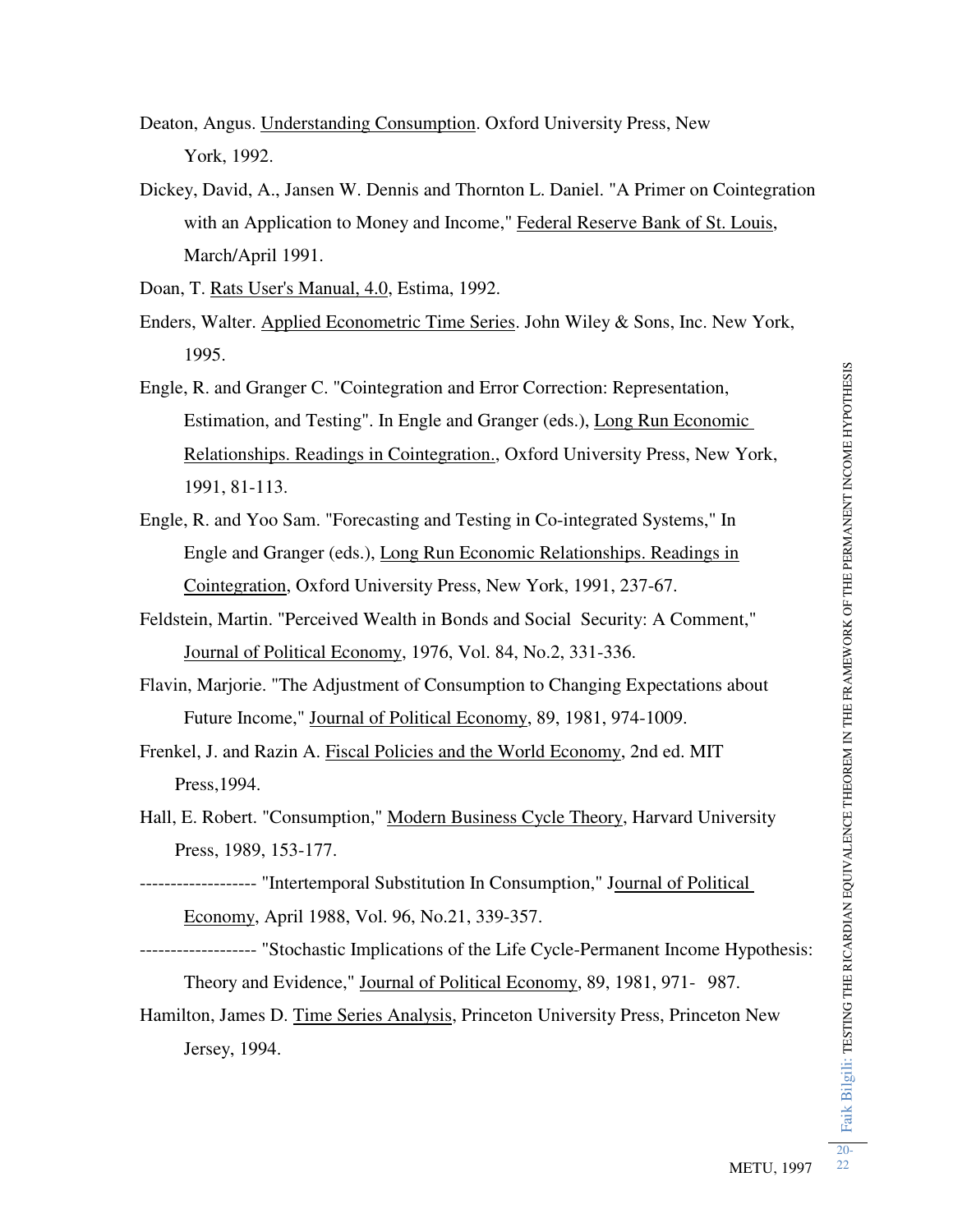- Harwey, C., Andrew. Forecasting, Structural Time Series Models and the Kalman Filter,**.**Cambridge University Press, 1992.
- Johansen, Søren. "Statistical Analysis of Cointegration Vectors," In Engle and Granger (eds), Long Run Economic Relationships. Readings in Cointegration, Oxford University Press, New York, 1991, 131-152.
- Leiderman, L. and Razin A. "Effects of Government Finance: Testing Ricardian Neutrality," In Helpman E., Razin A. and Sadka E.(eds.), Economic Effects of the Government Budget, , MIT Press, 1988, 107-121.
- Mankiv, Gregory N. and Mathew Shapiro. "Trends, Random Walks and Tests of the Permanent Income Hypothesis," Journal of Monetary Economics, 1985, 16, 165-174.
- Muellbauer, J. "Consumer Expenditure," In Tim Jeckinson (ed.), Readings in Macroeconomics, Oxford University Press 1996, 92-126.
- Sargent, Thomas. "Rational Expectations, Econometric Exogenity, and Consumption," Journal of Political Economy, August 1978, 86, 633-700.
- Seator, J. and Mariona R. "New Tests of the Life Cycle and Tax Discounting Hypothesis," Journal of Monetary Economics", March 1985, 195-215.
- Shea, John. "Myopia, Liquidity Constraints, and Aggregate Consumption: A Simple Test," Journal of Money, Credit and Banking, February 1995, 798-805.
- Sims, Christopher. "Macroeconomics and Reality," Econometrica **,** 48, January 1980, 1-49.
- Sraffa, Piero. The Works and Correspondence of David Ricardo. Volume IV, Pamphlets and Papers, 1815-1823, Cambridge University Press, 1962.
- Stock, James and Watson Mark. "Variable Trends in Economic Time Series," In Engle and Granger (eds.), Long Run Economic Relationships. Readings in Cointegration**.** Oxford University Press, New York, 1991, 17-49.
- Thurston, Thom B. "Two Strong but Dubious Restrictions and Their Role in Rejecting the Permanent Income Hypothesis," 1993, Queens College, The City University of New York, unpublished paper.